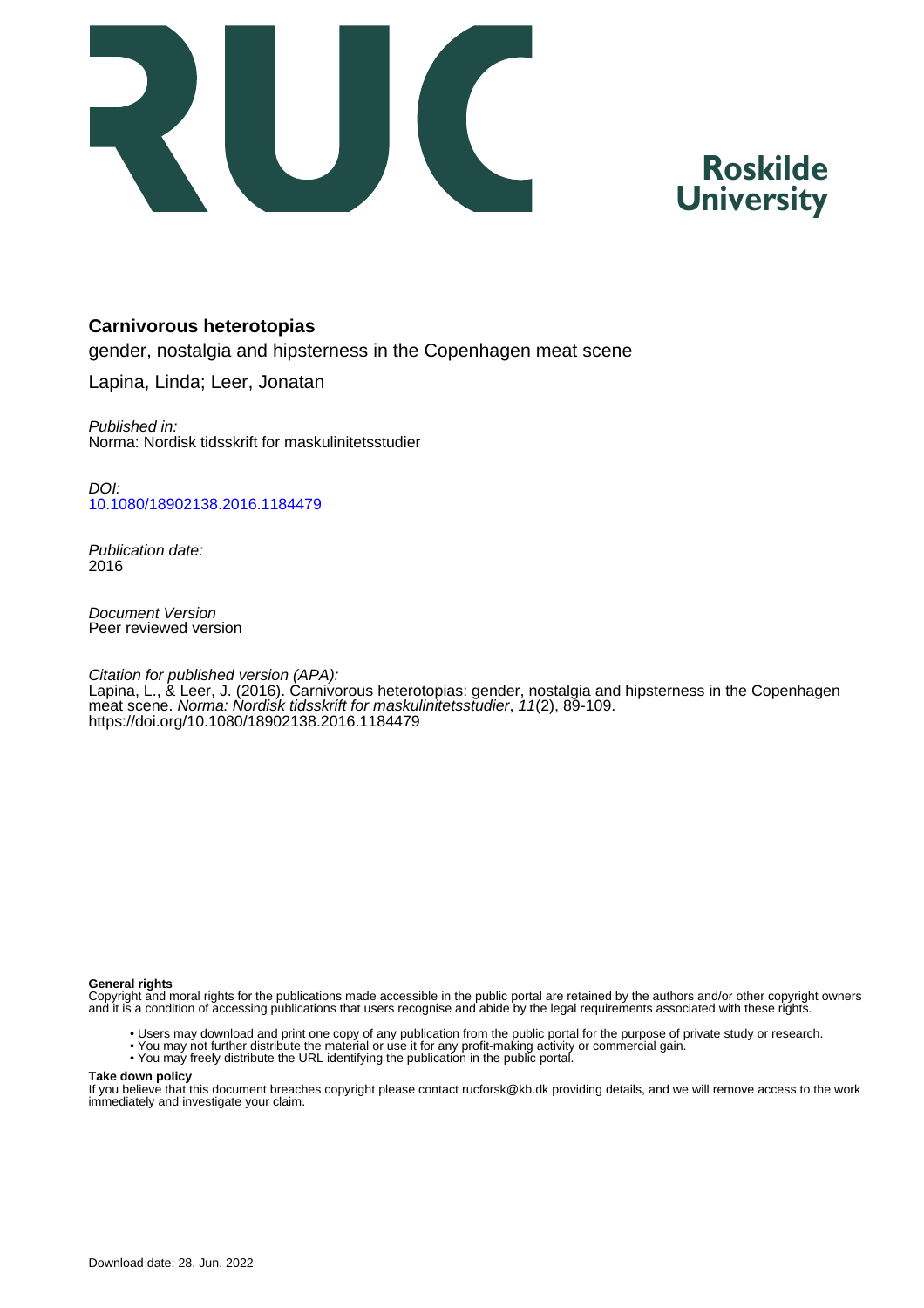## **Carnivorous heterotopias: gender, nostalgia and hipsterness in the Copenhagen meat scene**

## Linda Lapiņa<sup>a</sup> and Jonatan Leer<sup>b</sup>

<sup>a</sup>Department for Communication and Humanities, Roskilde University, Roskilde, Denmark; <sup>b</sup>Danish School of Education, Aarhus University, Copenhagen, Denmark

Published in: NORMA: INTERNATIONAL JOURNAL FOR MASCULINITY STUDIES, 2016 http://dx.doi.org/10.1080/18902138.2016.1184479

To cite this article: Linda Lapiņa & Jonatan Leer (2016): Carnivorous heterotopias: gender, nostalgia and hipsterness in the Copenhagen meat scene, NORMA

To link to this article: http://dx.doi.org/10.1080/18902138.2016.1184479

#### **Abstract**

The past years have seen an upsurge of burger- and barbecue restaurants in a Copenhagen gastronomic scene otherwise dominated by trends towards sustainability, 'wholesome', local and organic food. In these new spaces, meat is glorified and consumed materially and symbolically (through design and decorations), appeasing a presumed masculine appetite and conveying ideas about masculine, carnivorous bonding/community and a masculine, heterosexual, middle class gaze.

This article examines two manifestations of these celebrations of meat and masculinity: the hotdog restaurant Foderbrættet ('The Bird Table', opened in 2014 and elected as the 2014 Best New Restaurant in Copenhagen) and WarPigs, a Texas-inspired barbecue opened in 2015.

We discuss negotiations of masculinity in these meatscapes that challenge contemporary ideals for (sustainable, moderate, wholesome) food consumption and gender performances. We argue that these spaces of consumption express nostalgia and longing for authenticity that are simultaneously articulated as progressive and emancipatory. Consequently, these sites represent middle class masculine counter-spaces- masculine, carnivorous heterotopias where archaic, working class modes of doing masculinity (such as commodification of female bodies and excessive meat consumption) are appropriated, legitimized and sought transformed through irony, hipness and nostalgia.

**Key words: masculinities, new carnivorism, gender equality, space, heterotopias, gentrification**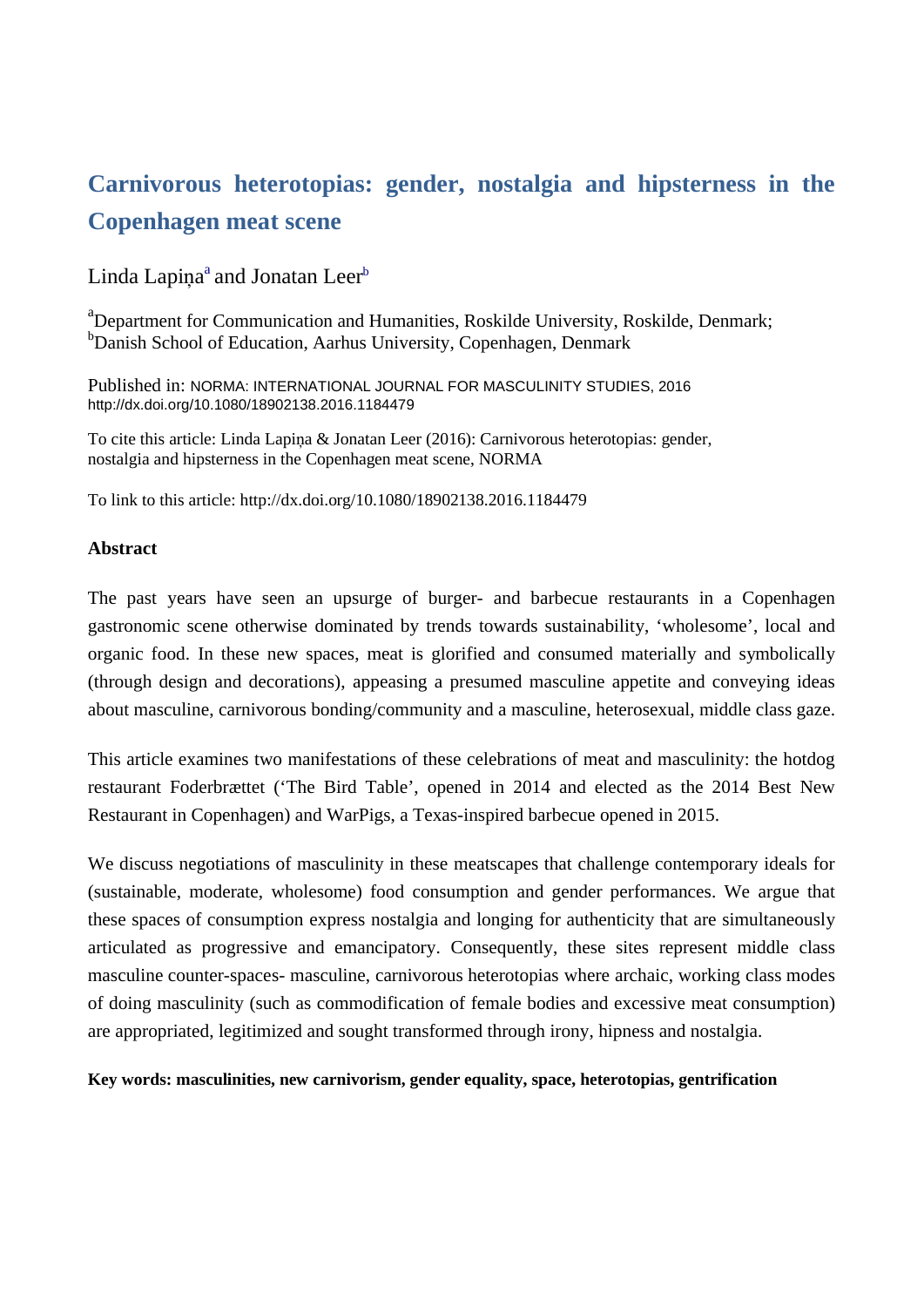#### **Meatscapes: glorifications of meat and masculinity**

May 17th 2015, a biker-reunion turned into a tragic fight with nine dead and many more wounded at a Twin Peaks-restaurant in Waco, Texas. Twin Peaks is one the many new American restaurant chains that revive and cater to a traditional idea of masculinity and masculine taste. In the public, these are known as 'breastaurants'. According to the chain's marketing director, 'men are simple'- the only thing they want is gulp beer and devour large chunks of meat while watching sports on big screen, surrounded by attractive, scantily clad female employees that are expected to flirt with male customers (Høi, 2015). There seems to be an underlying idea about an excessive masculinity centered around consumption of 'traditional male' products (meat, beer, sports en masse) and an untamed, heterosexual desire. These 'breastaurants' are perfect illustrations of the theories that accentuate how meat consumption is closely connected to patriarchal masculinity and to men's dominance over women (Adams, 1990, 2003). The biker incident, however, could suggest that restaurants playing explicitly on meat and masculinity only appeal to marginalized men with premodern understanding of gender (such as bikers) and that such restaurants only exist in areas far away from the cultural and political center of modern Western societies, such as a provincial town in the conservative state of Texas.

In this article, we will argue that this is not the case by analyzing how meat and masculinity are connected in meat-based restaurants in a quite different social and geographical environment, namely in Vesterbro, a hip neighborhood of Copenhagen, the capital of Danish welfare state that has been globally recognized for its gender equal ideals and politics. We have chosen to examine this setting because Copenhagen's restaurant scene has seen an influx of meatbased concept restaurants in the last couple of years: burgers, sausages, barbecue, steaks, game, intestines… 2014 was even termed 'the year of the hotdog' in the Danish capital (Schou, 2014). Opening a new meat-centered restaurant is becoming like 'selling sand in Sahara' (Schou, 2015). While many titles on the menus seem familiar and can be seen as catering to a traditional (masculine) taste, most of these new eateries have a twist that differentiates them from classic, 'oldfashioned' burger or hotdog joints.

Meat consumption and masculinity are also tied together, and feed off one another, in these eateries (Adams, 1990; Nath, 2011). Meat is devoured and glorified both literally and symbolically (for instance, through design and decorations). The menus, design and branding of these restaurants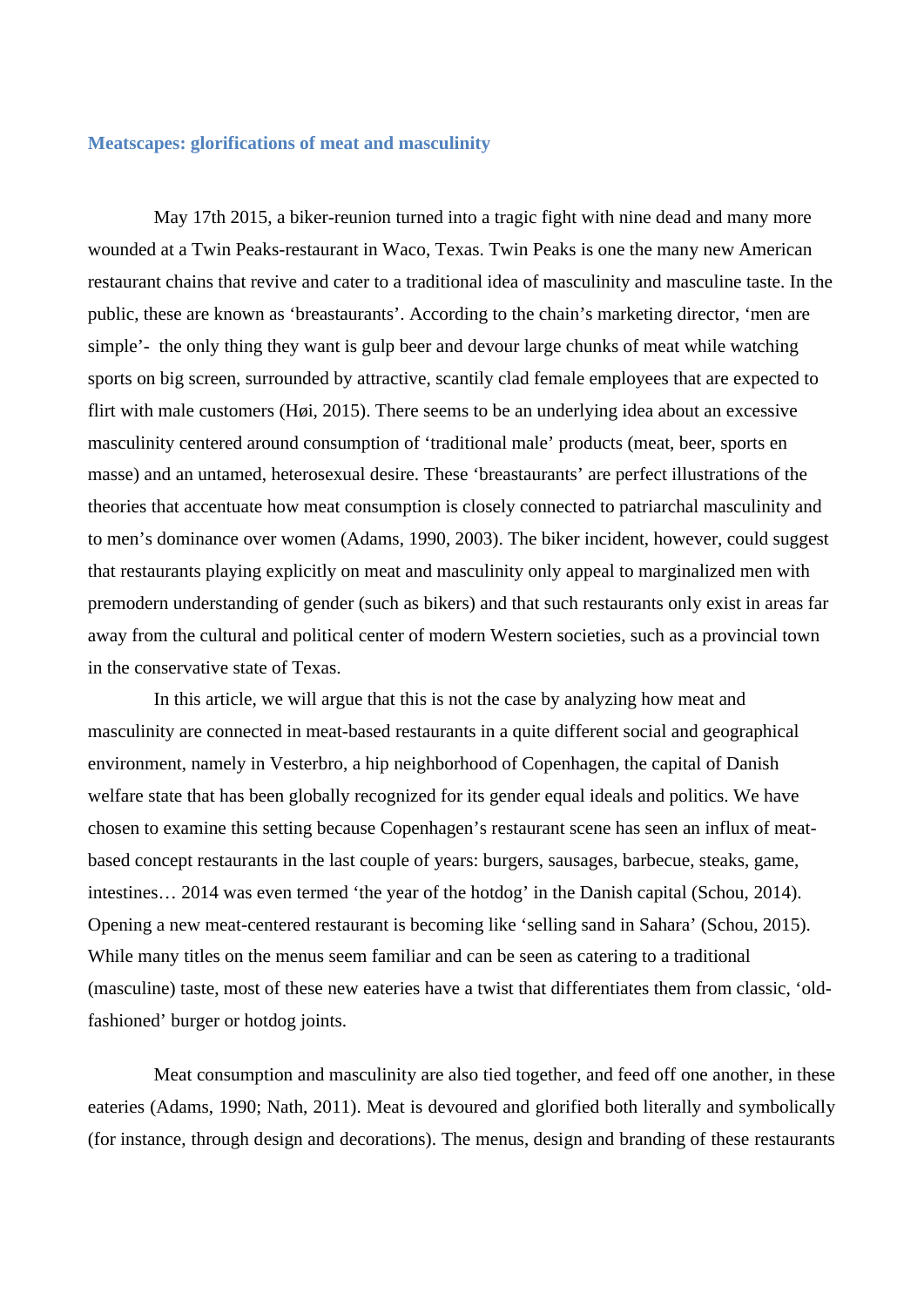aim to tease and appease an imagined masculine taste, reinforcing ideas about distinct masculine social bonds enacted around and through meat consumption and a shared (propensity towards) heterosexual masculine gaze. These restaurants can be interpreted as arenas for negotiations of masculinity. While playing with 'old' ideals and narratives of masculinity realized through 'traditional' meat consumption, these eateries simultaneously promise newness, hipness and progressive liberation, set in the Scandinavian discursive context of gender equality and 'posttraditional' masculinity (Leer, 2014a; Søndergaard, 1996). A nostalgic longing for authenticity is combined with promises of renewal, liberation and progressive ways of doing maleness/gender.

The article investigates these contradictory and yet mutually reinforcing logics through examining how these meat celebrations as masculinity (re)producing spaces combine sophisticated gastronomy and gobbling of meat of unknown origin; promises of blissful, ignorant indulgence and reflexive consumption; irony and sincerity; emphasis on being a 'real man' and gender equality; increasing demands for eating healthy, locally produced, and organic food in the everyday and the opportunity for a temporary escape and liberation beyond concerns about greenhouse gases, animal welfare, traces of antibiotics, fat or cholesterol.

We describe these places as meatscapes as they represent spaces that are constructed around and through consumption of meat. Within food studies, the concept of "foodscape" has been used in a multitude of ways to understand food culture from a spatial perspective (Wenzer, 2015). Despite variations in definitions and usages, the concept has mostly been activated in analyses of larger food systems. According to Johnston and Goodman (2015, p. 207), 'the idea of a foodscape (…) crucially and at its most powerful highlights the dialectical *relationalities* between and amongst food culture (values, meanings and representations) and food materiality (physical landscapes, ecologies and political economy)'. Although we agree with the ambition of understanding food "in context" and "in relation to", we would like in this article to use concept of meatscape to underline that we are looking at spaces formed by a specific food product, meat, in a specific (cultural and spatial) context; and we are not mapping a complete food system. Rather, we see the meatscapes as "subscapes" of the larger foodscape of Copenhagen.

The meatscapes analyzed in this article represent a counter-narrative and practice to prevailing middle class ideals about local, sustainable and organic food that have dominated the Copenhagen food scene in the past decade (Jensen, 2014). However, these spaces are also inspired by a focus on quality, unorthodox food combinations and creative gastronomy- and it is not least this echo that makes the new meat scene marketable as trendy and progressive. The 'authenticity' being sold in the restaurants feeds off ideas about 'traditional' and 'heavy' (working class)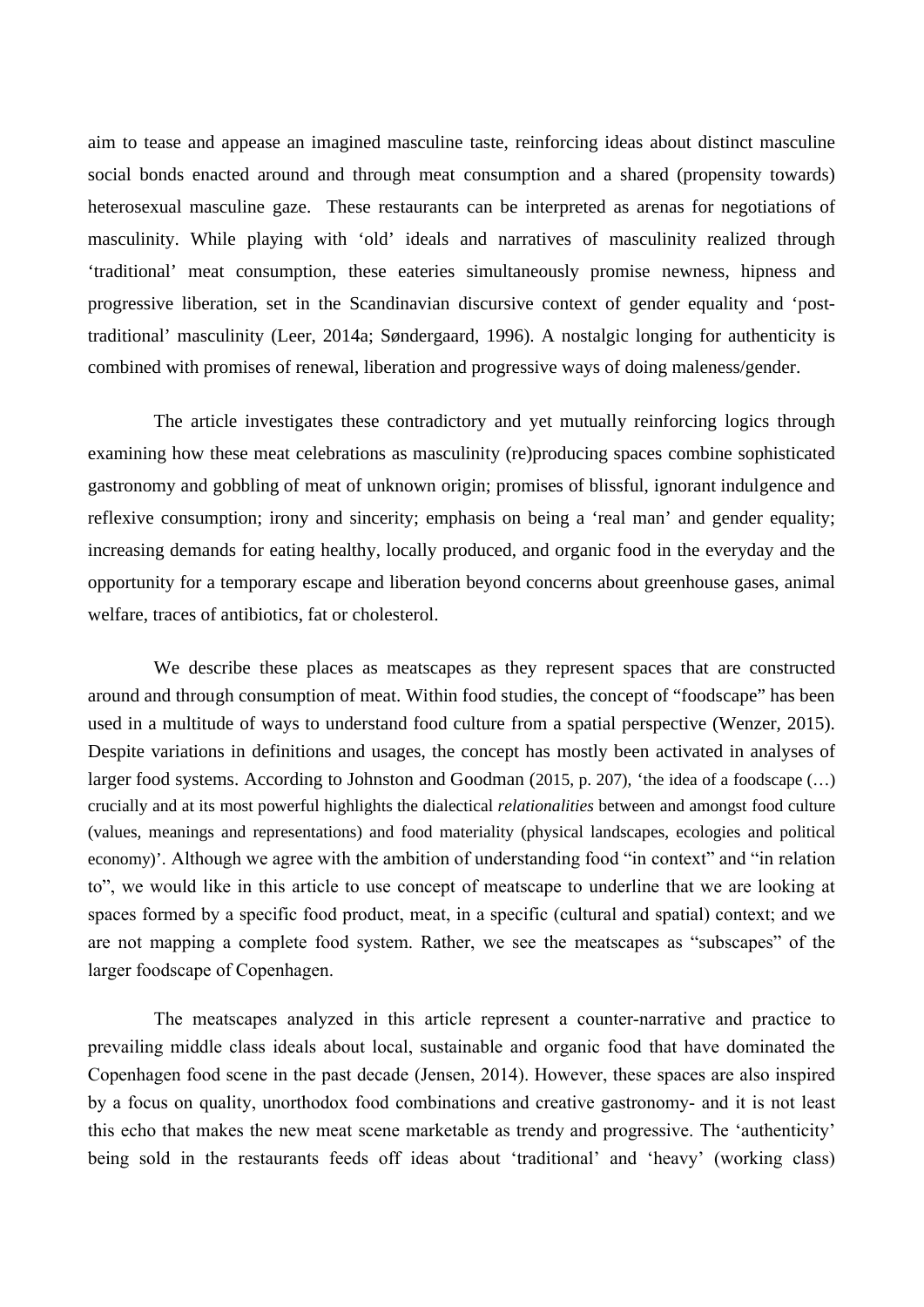foodstuffs such as sausages (and the gender roles and practices they signify). This leads to interesting ambivalences and frictions as ideas and practices linked to working class food and 'traditional' masculinity are combined with middle class hipsterness and 'modern' gender performances informed by gender equality discourses in stylish, gentrified spaces.

We have chosen two restaurants as cases for our analyses. Both exemplify the 'meat wave' of new Copenhagen eateries, linking carnivorism and masculinity, authenticity and progress. However, these spaces also differ in their particular enactments of gendered food consumption. In this article we analyze how these trendy meatscapes enable particular ways of doing masculinity. We explore how these places promise and market a masculine counter-space where distinct archaic performances of masculinity (objectification of female bodies and articulation of male food customs) are legitimized through nostalgic and ironic strategies and negotiations.

#### **Spaces of new carnivorism and masculinity**

The article applies a performative view on food, masculinity and space, and these phenomena are seen as continuously unfolding and mutually constitutive. The article is part of a new series of studies that examine food consumption as an arena where conflicting discourses compete in defining masculinity in a time with increasingly contested and fluid gender roles, behaviors and identities (Attwood, 2005; Brownlie & Hewer, 2008; Hollows, 2003; Leer, 2014a). Space plays a central role for negotiations of contemporary masculinity (Gottzén, 2013). This is also very much the case within the culinary field. For instance, the restaurant kitchen continues to be one of the arenas where more 'traditional' forms of masculinity are cultivated (Nilsson, 2012; Steno & Friche, 2015), while men entering the kitchen at home is to a larger extent interpreted as a renewal of masculinity (Leer, 2014b; Nath, 2011; Szabo, 2013, 2014; Aarseth & Olsen, 2008). Studies on food and culture have also emphasized a wave of new carnivorism where animal slaughter and meat eating are used to legitimize sexist (food) practices (Adams, 1990, 2003) or at least articulate and perform 'traditional' forms of masculinity (Leer, 2014b; Parry, 2010). This article contributes to the existing research on gender and food consumption by examining such carnivorous negotiations of masculinity in a new arena- the Copenhagen restaurant scene.

The celebratory meatscapes analyzed in the article are understood as social spacescontinually produced through the social practices that unfold in these locations, but also enabling and constraining the practices and forms of masculinity and subjectivity that are enacted in these spaces (Berg & Longhurst, 2003; Gorman-Murray & Hopkins, 2014; Lefebvre, 1991). The material and symbolic manifestations of the meatscape invite and encourage certain expressions of masculinity- and at the same time, arise through these expressions. Furthermore, we draw on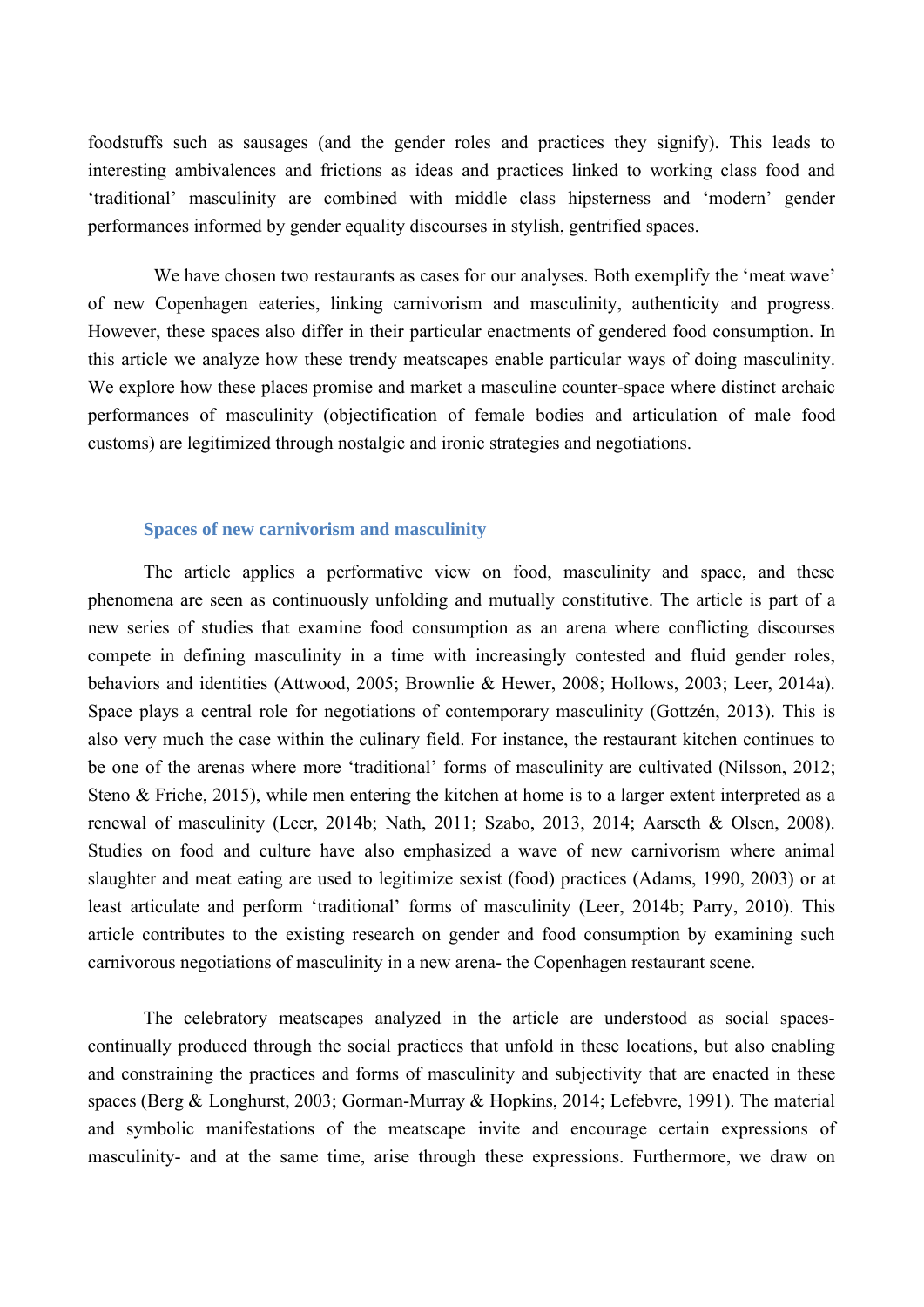feminist post-colonial theory to discuss how these arenas (re-)produce conditions for belonging and exclusion. Some bodies are always, already 'at home' and can claim ownership in these spaces, while others are denoted as 'out of place' (Ahmed 2000, 2006, 2012). In this respect, Ahmed's perspectives on affective technologies and alignments (2004a), bodies' historically and culturally contingent orientations in spaces (2006) constitute a valuable addition to perspectives from masculinity- and food studies. These perspectives allow us analyze how particular practices and affects (for instance, nostalgia, irony and longing for 'escape') circulate and 'stick to' (gendered, classed and racialized) bodies. In addition, we use these notions in affective readings of the meatscapes and to nuance Foucault's (1984) notion of heterotopias.

According to Foucault, heterotopias denote counterpoints to mainstream and everyday social spaces, simultaneously reflecting and distorting these ordinary and/or hegemonic spaces and their functionalities (Foucault, 1984, p.3). In contrast to utopias, heterotopias are physically manifest in concrete locations, such as cemeteries, ships and hammam baths- or in this case, restaurant spaces of carnivorous and masculine excess.

The concept of heterotopia was only sketched by Foucault, which has led to divergent interpretations and criticisms of the vagueness and slipperiness of this notion (Johnson, 2013). In this article we use this term to capture the mutually constitutive relation between the meatscape as counter-space, seemingly liberated from (but also constituted through) the increasing demands on everyday food consumption (ethical, healthy, sustainable) and masculinity (gender equality and political correctness) in Copenhagen middle class milieus. While the celebrations of meat and masculinity imply stepping outside predominant norms and ideals, they point back to and are defined through the same everyday that they promise an escape from, which is a central insight in Foucault's original text. Several recent studies emphasize the emergence of particular masculinized spaces around cooking that situate 'masculine food' outside dullness of everyday (Leer, 2013, 2016; Nacarrato, 2012) – while everyday preparation of food has traditionally been perceived as female domain (Devault, 1991; Aarseth & Olsen, 2008).

Drawing on Ahmed (2000, 2004a, 2006, 2007, 2012) underlines that the escapes offered by heterotopic spaces (and the nostalgic, at times melancholic sentiments that propel them) are not universally available or appealing, but rather, contingent on gendered, classed, and racialized embodied histories. While the restaurant spaces can be experienced as liberating for some bodies, they are confining others, locking them in inferior positions established the past.

As pointed out by Bourdieu (1984), gastronomy has served as a mode of distinction reproducing classed structures, but also hierarchies of gender (Neuman & Fjellström, 2014; Nilsson, 2012; Nyvang, 2016) and ethnicity (Heldke, 2003; Leer & Kjær, 2015). In recent years, it has been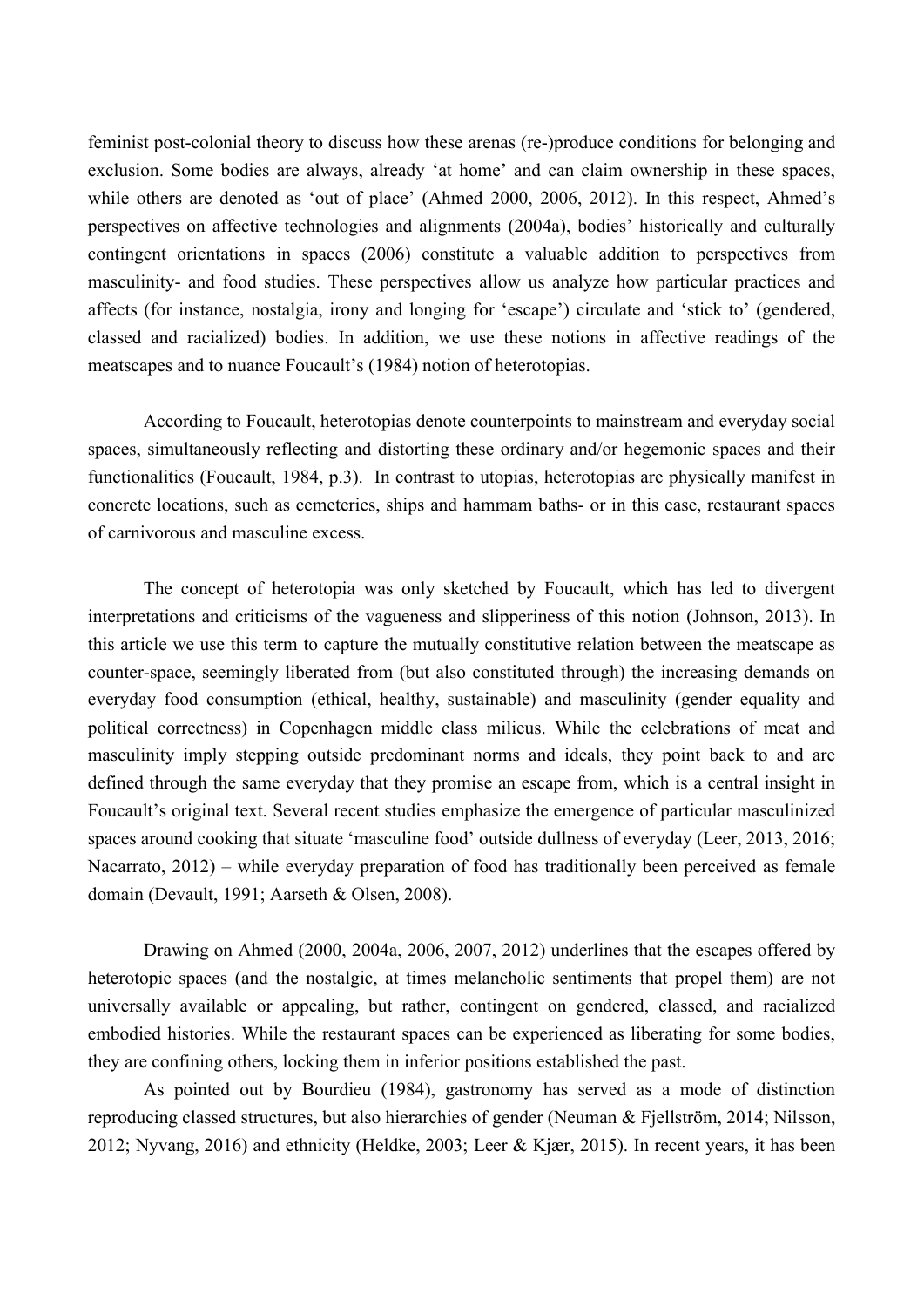argued that traditional taste hierarchies (such as the longstanding reputation of the French cuisine (Ferguson, 2004)) have been challenged and even democratized to a certain degree (Johnston and Baumann, 2007, 2010). While some have interpreted these processes as abolition of food culture as a social arena for distinctions (Bennett et al., 2009), others suggest on the contrary that the emergence of new omnivore taste ideals (Peterson & Kern, 1996) has established new forms of 'culinary capital' (Naccarato & Lebesco, 2012) and new modes of distinction (Johnston & Baumann, 2007, 2010; Paddock, 2014, 2015) and that these new taste ideals reproduce traditional gender dichotomy of Western food culture (Leer, 2016; Parson, 2015). Our meatspaces should be understood within this context in which culinary taste ideals are reconfigured, but still serve as a mode of distinction and are defined to a large extent by white, privileged men.

#### **Sophisticated hotdogs vs indulgent barbecue: Foderbrættet and WarPigs**

In order to analyze the influx of meat into the Copenhagen restaurant scene, we focus on two recently opened restaurants in Vesterbro district- Foderbrættet and WarPigs.

**'Foderbrættet'** opened in 2014 in a long, dark space on Vesterbro's central street and was awarded a prize for the best new restaurant of the year. The menu boasts gourmet hotdogs, cocktails and champagne. The price level is mid-range: a hotdog costs 56 DKK (7.5 EUR), snacks for a starter 40 DKK (5.4 EUR); staff recommends one starter and two hotdogs per person. In the evenings the restaurant is transformed into a trendy cocktail bar, with bearded, tattooed patrons and DJs on the weekend nights.

The walls are adorned with black and white photos of scantily clad, skinny women holding hotdogs or sausages in 1960s style; but there are also contemporary hipster accessories placed around the bar, such as a pair of sneakers on the champagne fridge. Gastronomically, Foderbrættet is an interesting case, illustrating a hybrid of meat consumption in-between sophisticated gourmet food combined with tributes and references to the traditional, authentic (working class, comfort and fast food) hotdog.

**'WarPigs'** opened in 2015 as a collaboration between the Danish brewery 'Mikkeller' and the US-based brewery 'Three Floyds'. This 'brewpub' occupies sizeable premises in Vesterbro's meat packing district, laid with white tiles. The menu offers meats smoked on the premises for 12 hours and numerous beers. The décor is minimalistic and invites associations with a canteen or festival tent, rather than a restaurant.

While Foderbrættet caters to various dietary preferences (although dominated by traditional sausages, hotdog fillings include vegetarian 'sausages' and fish), WarPigs specializes in 'heavy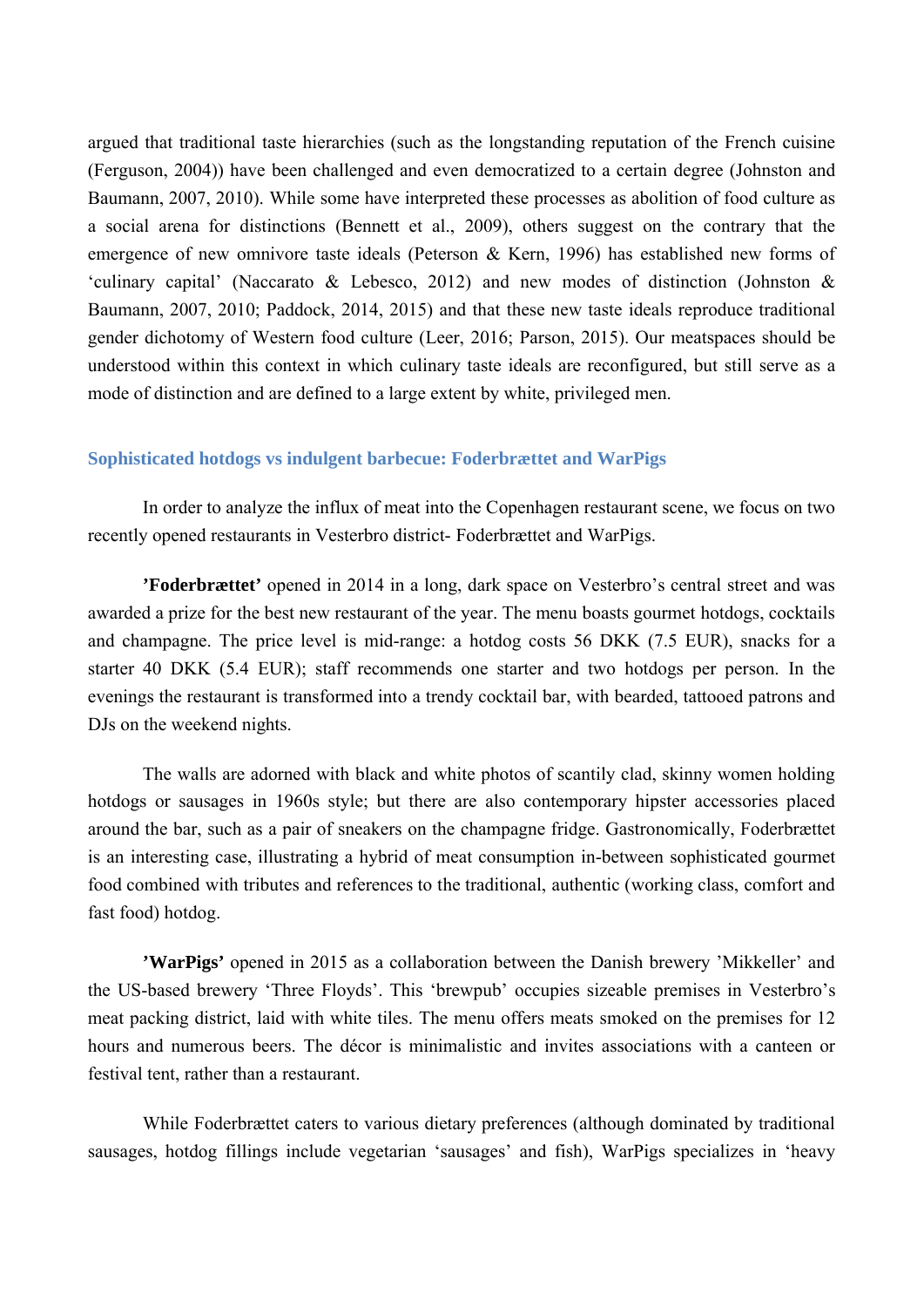food for heavy men' (Rasmussen, 2015). As a consequence, the two meatscapes emerge as sufficiently comparable and sufficiently different to form a basis for a nuanced analysis of hip celebrations of carnivorism and masculinity on Vesterbro.

#### **Meat and Gender on Vesterbro**

Even before being incorporated in the city of Copenhagen, Vesterbro ('Western bridge') was characterized by presence of deviant occupations, including butchers and prostitutes. At the end of 17<sup>th</sup> century. Copenhagen's butchers were allocated to the area beyond Vesterport ('Western gate'), where a slaughterhouse was built for the purpose. The butchers remained on Vesterbro until 'the white meat village', part of the Meat Packing District, began undergoing retail gentrification at the turn of the  $21<sup>st</sup>$  century. From  $17<sup>th</sup>$  century onwards, Vesterbro became increasingly known for entertainment, including numerous beer gardens, dance halls, ballrooms and inns. This infrastructure provided favorable conditions for widespread prostitution in the district.<sup>1</sup>

Prostitution was legal in Copenhagen between 1886 and 1906; however, it was under strict control of the so-called 'Chastity police' whose responsibilities involved registration and health checks of women involved in sex work. Along with the Inner city, Vesterbro was the district with most brothels and prostitutes- also after prostitution again became illegalized. Classic works of Danish literature<sup>2</sup> describe the early  $20<sup>th</sup>$  century Vesterbro as populated by (also exotic and racialized) artists, prostitutes and other subaltern subjects.

The Meat Packing District, or Kødbyen ('The meat village') in Danish, had a special role in Vesterbro as arena for meat retail by day and sale and purchase of bodies for sex by night on the adjoining Halmtorvet (Hay square). Butchers began thinning out around 10-15 years ago, at the same time as 'Kødbyen' (after an example set by, for instance, the Meat Packing District in New York) increasingly started attracting creative start-ups and entrepreneurs, as well as restaurants, boutiques, clubs, bars and culture and arts venues. These developments can be linked to a general

<sup>&</sup>lt;sup>1</sup> We thank Allan Mylius Thomsen for sharing his knowledge about history of Vesterbro and Meat Packing District; for more information (in Danish) see [http://kodbyen.kk.dk/artikel/k%C3%B8dbyens-historie-0,](http://kodbyen.kk.dk/artikel/k%C3%B8dbyens-historie-0) accessed September 17, 2015.

<sup>2</sup> Among others: Kristensen, T. (1968) *Havoc*. University of Wisconsin Press. (Originally published in Danish as 'Hærværk' in 1930). Andersen Nexø, M. (2006) *Pelle the Conqueror*. Mondial. (Originally published in Danish as 'Pelle Erobreren' in 1906-1910).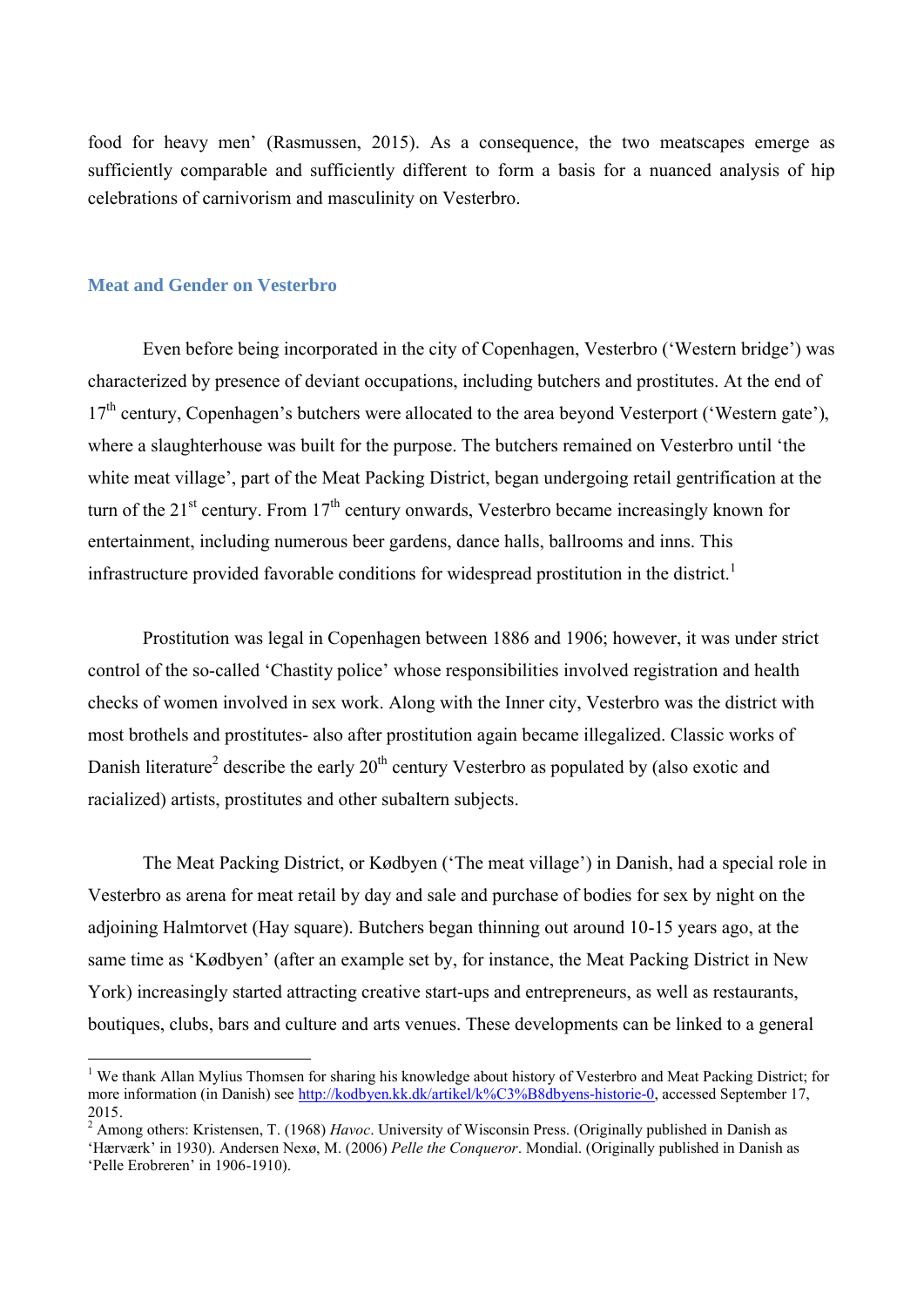gentrification process on Vesterbro. In the last years, the area has become increasingly trendy and popular with the middle class. These social and physical transformations have given rise to nostalgia and longing for an imagined old and authentic Vesterbro. Fear of Vesterbro losing its 'soul' and character has become so widespread that even the contemporary urban renewal project has made it an explicit goal to ensure that there remains a 'room for differences' in Vesterbro<sup>3</sup>. In addition, several books have been published to commemorate and pay tribute to a disappearing, authentic Vesterbro<sup>4</sup>.

This history situates Vesterbro as a contested, richly told and remembered urban space with regards to negotiations of gender, authenticity, hipsterness and class. The new, hip meat restaurants in Vesterbro, including Foderbrættet and WarPigs, are embedded and play a role in this historyboth as hip eateries signifying processes related to gentrification and food (in)justice (Anguelovski, 2014; Kern, 2015) and as arenas for symbolic negotiation of pasts, presents and futures of meat and gender in Vesterbro.

### **Reading spaces: restaurant ethnography**

This article is based on sensory 'readings' of the interiors, food and artifacts of the two restaurant spaces, conducted over several visits in the summer and fall of 2015. We have chosen a sensory ethnography approach (Pink, 2008, 2009; Rhys-Taylor, 2013), using our embodied perceptions as point of departure for our analyses. This method has enabled us to 'look' beyond visual elements, examining the food prepared and served in these eateries as a material and cultural product, or the role of smell in constitution of a particular sense of (social) space. Our fieldwork in the restaurant spaces is supplemented by examining pictures and text from the restaurants' webpages and Facebook.

Moreover, sensory ethnography's insistence on knowing through the body (Pink, 2009) is consistent with our focus on intersecting, embodied subject positions (also our own) oriented in and by particular spaces and their affective circulations (Ahmed, 2004a, 2006). Our modes of being emplaced in the field (Pink, 2009), sensory experiences and their articulations are constrained and

<sup>3</sup> http://www.vesterbrolokaludvalg.kk.dk/vesterbro-for-raat-for-paent-for-meget/ (Accessed September 24, 2015)

<sup>4</sup> See, for example, Albers L., Mott, S., Bjerre, S. m.fl. (2010). *Ode til kastanjen- historier om Enghave Plads på Vesterbro (Ode to the chestnut tree- stories about Enghave square in Vesterbro)*. København: Byens Forlag; Rostrup Fleischer, M. & Olsen, R. (2014). *Mens baggårdskattene forsvandt (While the backyard cats disappeared).* København: Byens Forlag.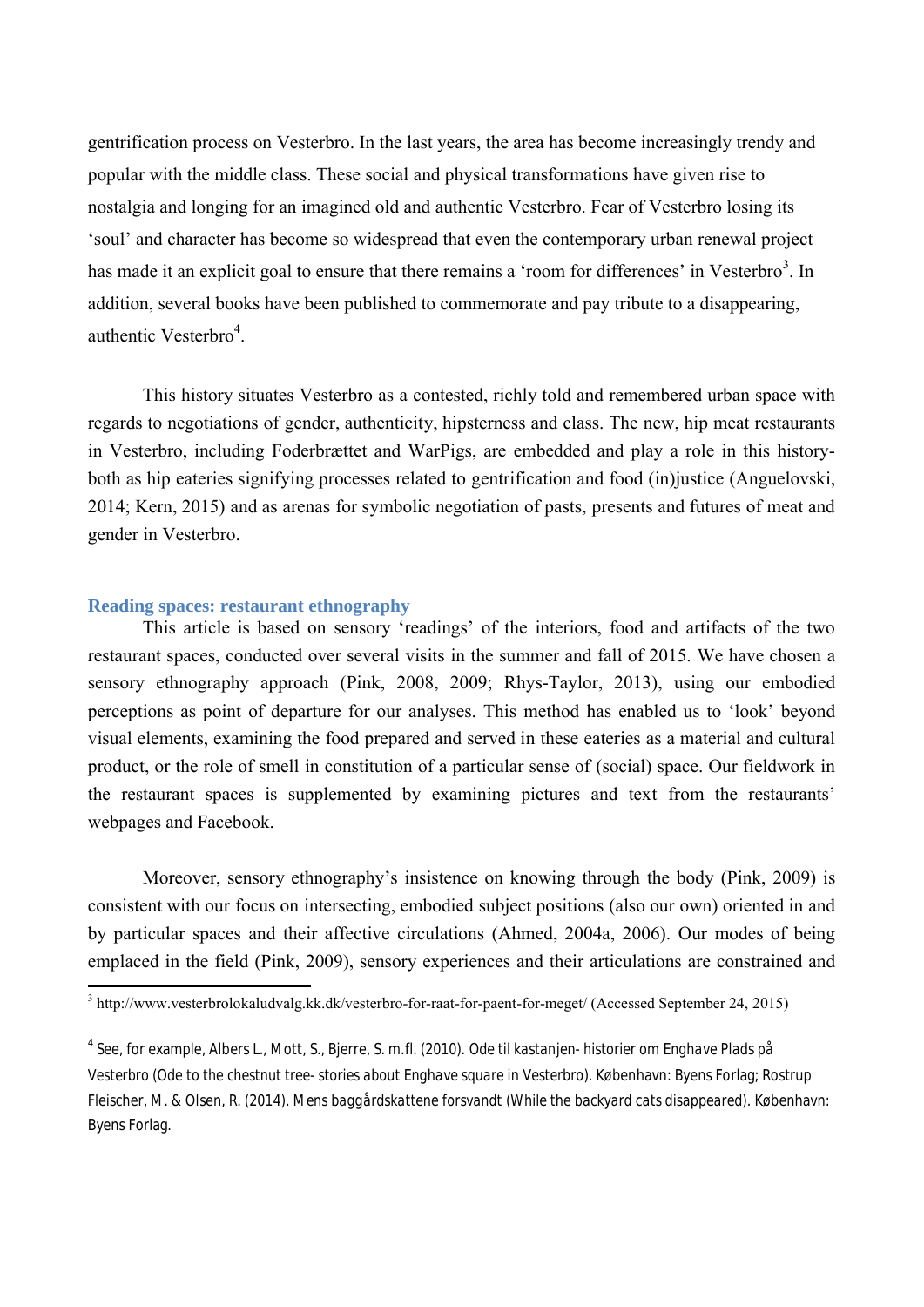enabled by our situated, embodied positionings (Ahlstedt, 2015; Billo & Hiemstra, 2013; Haraway, 1988), also with regards to gender, class and racialization. The different positionings of the two authors have contributed to variations in, and dialogue between, researcher perspectives. One of us (Linda) is a psychologist-gone-cultural geographer with Eastern European background passing as a woman, who does not eat most meats. The other (Jonatan) is a male, heterosexual, carnivorous, Danish but a little bit Francophile food culture researcher. These listings of social categories and embodied positionings do not determine who we are, or how we perceive the field, but the particular subject positionings have contributed to our researcher foci and modes of knowing and articulating these spaces. For instance, Linda's occupation with spatially and structurally bound processes of boundary-making, in- and exclusion has been mediated by her own feeling 'out of place' in the restaurants as a gendered and occasionally classed and exotified Eastern European migrant subject; while Jonatan has been more focused on ambivalence, new masculinities and the distinctive semiotics of food. These divergent attentions have enabled an analytically enriching dialogue and exchange of ideas with point of departure in our fieldnotes. Our analysis follows a circular trajectory, zooming in from the urban settings that the restaurants are embedded in, to the experiential meatscapes where types of flesh and masculinities are celebrated, to finally examine the gastronomical manifestations of carnivorism in these spaces.

Our analyses link together domains of gender performances, gastronomy and urban social spaces through the notion of celebratory meatscapes. One way these links manifest emerges by exploring which bodies, practices and cultural codes emerge as having a right to, or belonging in the restaurants. According to Ahmed (2007, p.158),

(…) bodies are orientated in certain ways by their surroundings. Spaces are orientated as well, and take shape by being orientated around some bodies more so than others- those bodies that, historically, have been 'at home' in those spaces. To be orientated is to be 'at home in the world', to be comfortable.

Consequently, one of the central foci for our analysis is who can be 'at home' in these hip, gendered, gentrified and carnivorous (and at times, conspicuously racialized) spaces. While we do not approach 'traditional' masculinity (in these settings, aligned with carnivorism, heteronormativity and whiteness) as a monolithic category, this trope finds its way into our analysis as a historically contingent notion of a particular ('real', authentic) masculinity. Thus sensory and affective readings of the meatscapes allow examining how space, gender, and culinary practices, interwoven with race, sexuality and affect, intersect and constrain each other (Carbin & Edenheim, 2013; Christensen & Jensen, 2014).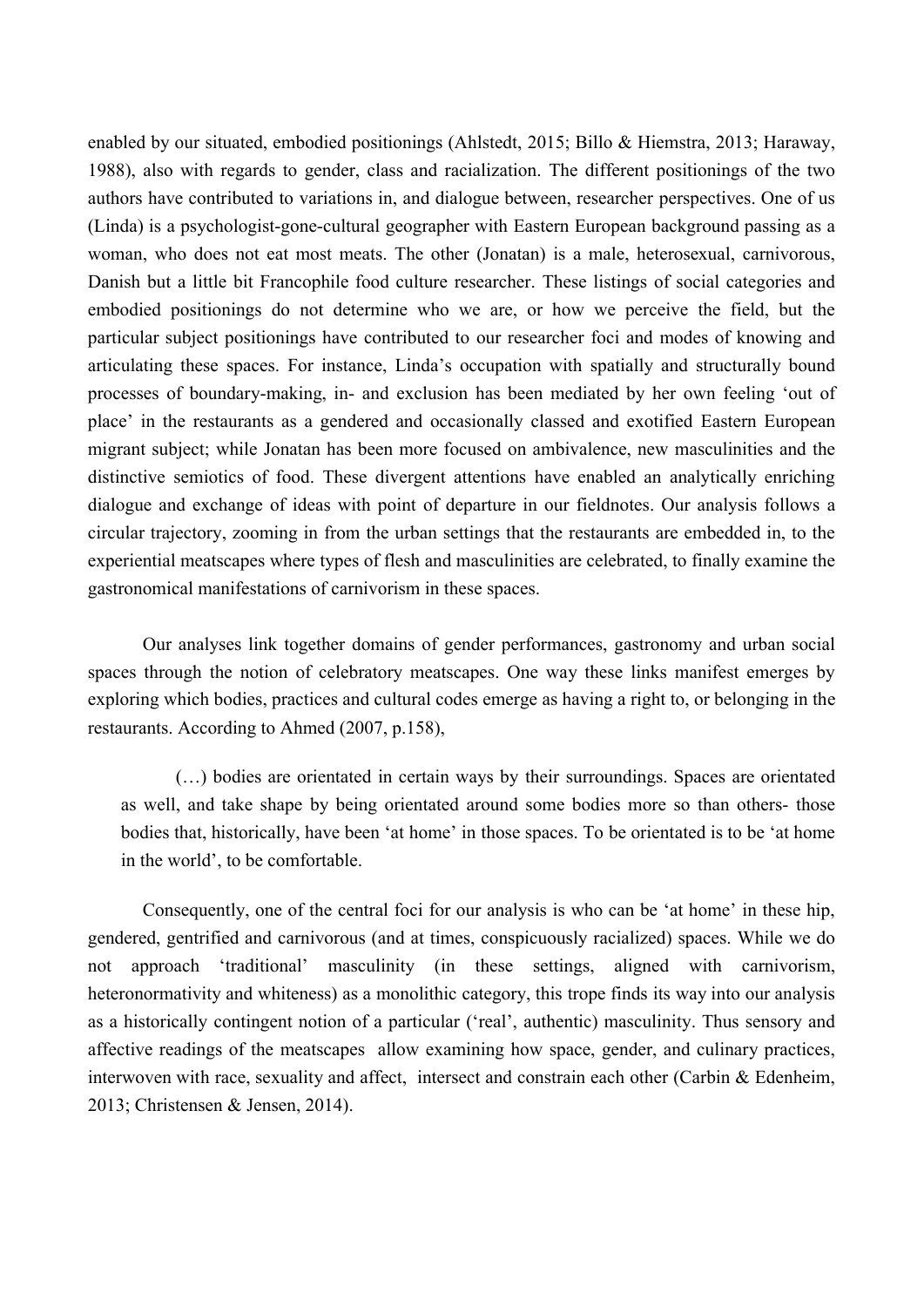When analyzing the restaurant spaces we use photos taken during our fieldwork for illustration. Since we have decided to not anonymise the restaurants, we find that the photos of interior or food served are no more revealing than the text itself<sup>5</sup>. However, we due to ethical reasons the faces of the employees visible in one of the photos have been blurred.

#### **Gourmet hotdogs, meat porno and white, masculine nostalgia**

#### *Erected sausages and white nostalgia*

Foderbrættet is situated on Vesterbrogade, right next to a newly opened, lavish Vietnamese inspired restaurant. The façade is made up of high, dark and blank glass windows, resembling a bar or a club.

One enters an elongated, dark room. Even most of the oversized lamp shades, looming over the tables, are black; brighter light is emanated by smaller, emerald green, antique- looking lamps. The furniture and the bar are cut in dark wood, and the walls are painted dark army green. The tall windows opening towards the street are covered by heavy black drapes.

Seating is found in different constellations. Customers can choose between small tables for two situated in a row immediately to the left from the entrance. On the other side there are high tables surrounded by bar chairs, including a bigger table that seats five or six guests. Deeper into the restaurant one finds semi-closed, more intimate boxes that seat four, with wooden benches with high backrests, and a longer table. The boxes and the tables at the back of the restaurant are not parallel, so no seating offers full overview of the restaurant space.

At the far back, the kitchen can be glimpsed, laid with white tiles, with sharp fluorescent lighting emanating out the 'window' in the back wall. In this way, Foderbrættet delivers symbolic transparency and openness. The customers can get an impression of being able to see where their food comes from.

The décor appears to have been selected with great deliberation, but in a make-believe haphazard way signaling spontaneity and irony. Behind the bar there are bottles of alcohol in bright colors, lit by electric LED lights and candles. Pop-religious decorations with Christian and Hindi reminiscences stand in close proximity to a couple of papiermache masks with moustache. Someone has placed a pair of black and white sneakers on the bar fridge filled with champagne bottles. The composition seems thrown together accidentally in a trendy, elaborate fashion.

<sup>&</sup>lt;sup>5</sup> Photos of the restaurants' interiors and food are also available on their webpages and official Facebook pages. We have nonetheless chosen to use our own photos- both due to copyright issues, but also to avoid the glossy advertising language of the official photos.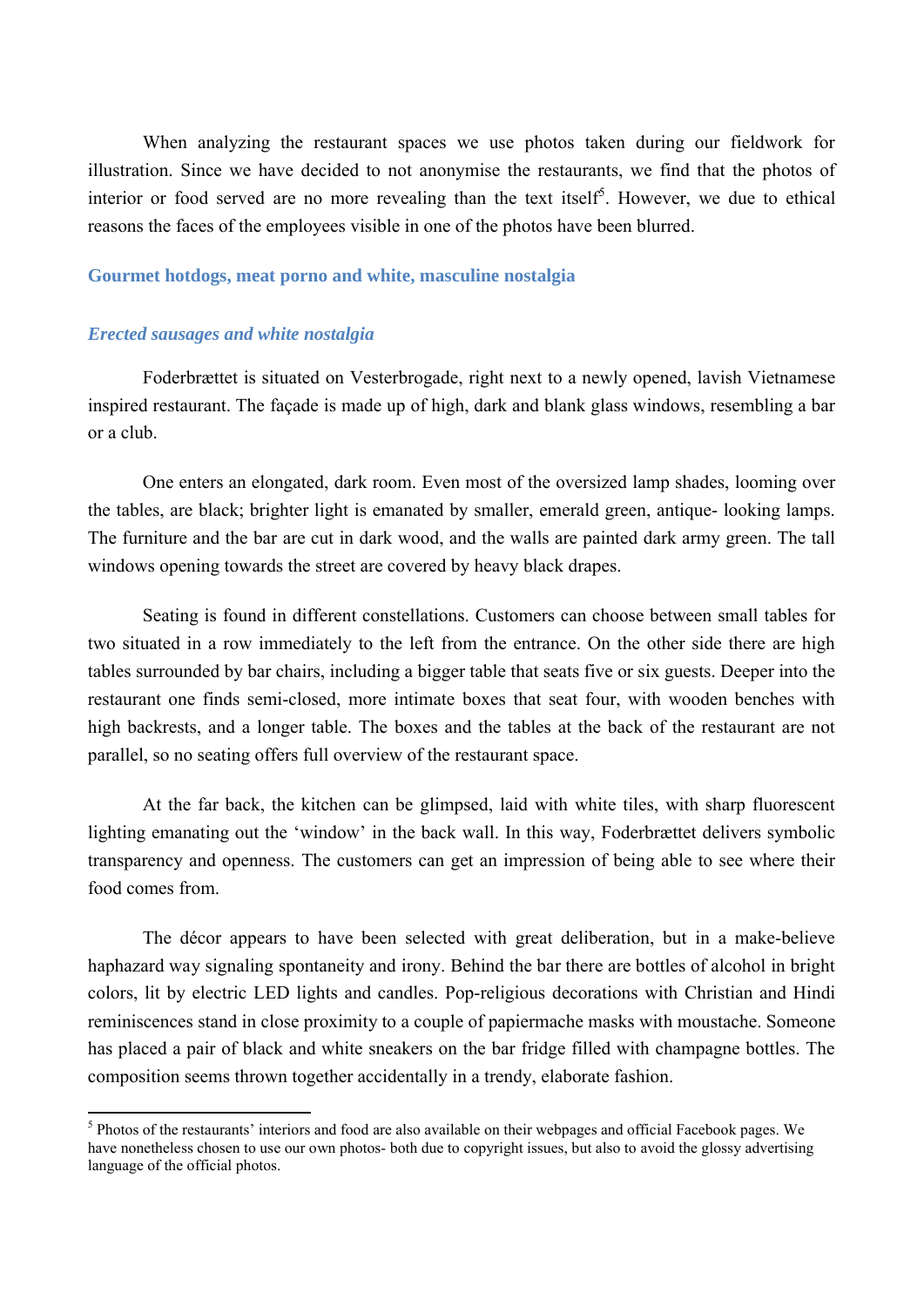The space is abundant with racialized colonial-exotic objects, perhaps placed in the bar as trophies. The stand below the emerald green lamp shade on the bar is comprised by a figure of a black, topless woman in a hay skirt à la Josephine Baker. By her side there is a glass bowl filled with straws, formed as a stereotypical Asian-looking head with a wide grin and narrow eyes. The container for tips resembles a voodoo-like magic object, a kind of aboriginal skull. On a shelf on the left there is yet another decorative porcelain head, depicting a cheerful older black woman with round cheeks- warm, cozy, with a headscarf around her hair (so as not to disturb her in performing house chores see Figure  $1)^6$ . Rather than being explicitly sexualized like the topless figurine of the young black woman, she seems to impersonate a cheerful 'Black mama' maid.



**Figure 1. 'Black mama' and hotdog themed tattoo designs.**

These fetishized images of bodies of color, portrayed as comfortable and affectively at ease with being oppressed, echo aesthetics and ethos of colonialism and slavery. Hereby they also contribute to articulation of white, masculine, heterosexual and carnivorous nostalgia in this spaceand mediate its effects like a kind of 'white melancholia' (Hübinette & Lundstöm, 2011). However, they are dominated in numbers by images of sexualized and objectified (white) female bodies on

 $<sup>6</sup>$  This figure is now absent from the shelf.</sup>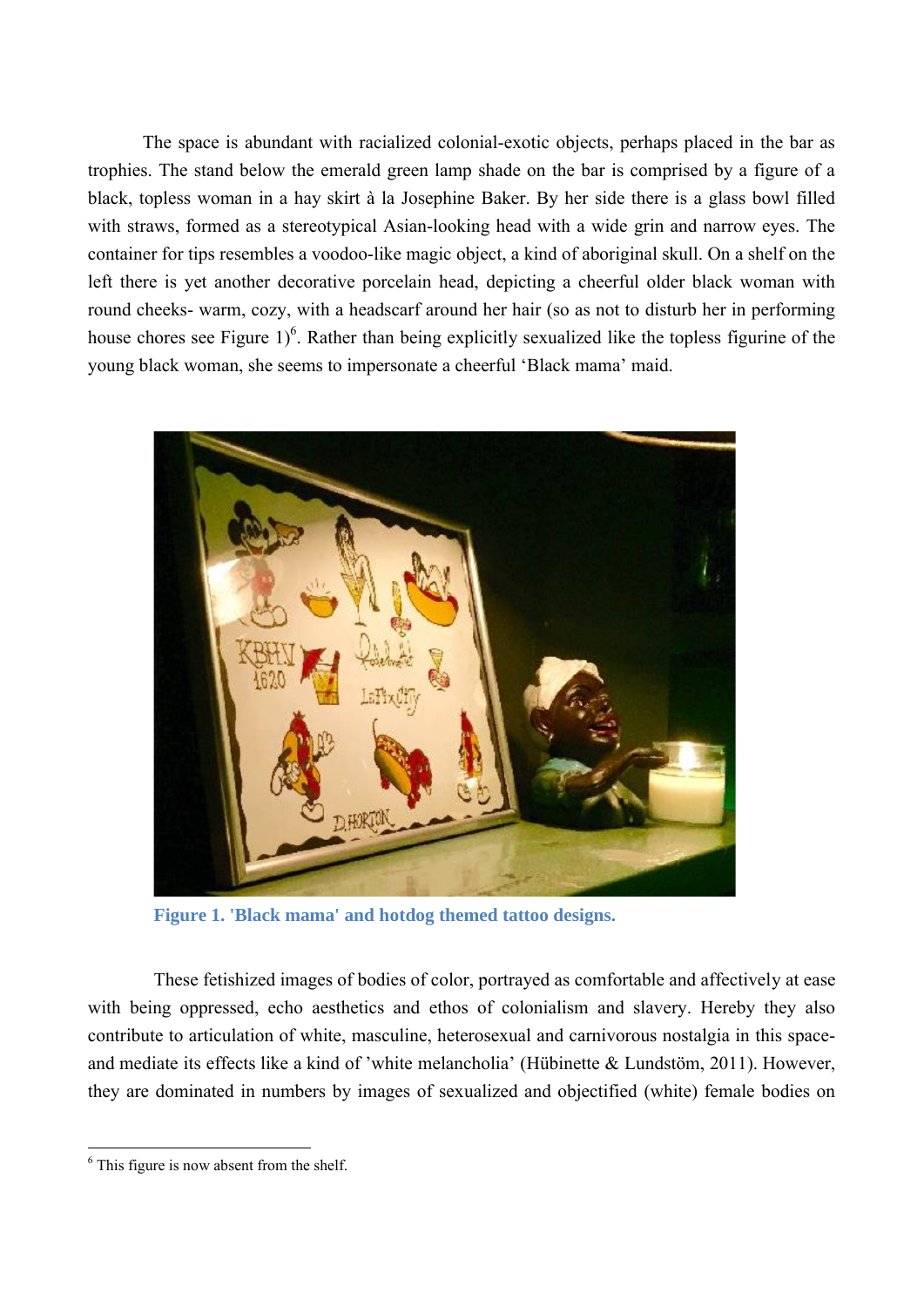the walls, portrayed in the company of, or adorned by, sausages and hotdogs in various constellations.

The main piece, which also serves as Foderbrættet's icon on the restaurant's Facebook and webpage, as well as a replica poster outside the restaurant, is centrally placed by the side of the blazing light opening into the kitchen. It's a black and white photo of a woman wearing retro underwear. Her body is enveloped in sausages, and there is a sausage crown on her head, bearing the brand name ZION. The sausage attire simultaneously adorns and undresses her for a masculine, heterosexual gaze (see figure 2).



**Figures 2(a) and (b). The Sausage Lady- Foderbrættet's icon (in the restaurant and as original)<sup>7</sup> .**

There are photos of women eating hotdogs, but their consumption of animal flesh is framed in a particular way. For instance, on the left of the entrance there is a photo of a skinny, scantily clad woman eating an enormous hotdog, where the phallic symbolism seems to block all other interpretations of the image. Due to the dimensions of the hotdog it is as if she is being penetrated by it; it is as if the hotdog consumes and symbolizes power over the female body and not the other way around (Adams, 1990). Another photo shows a woman posed as a snake charmer playing flute, making a make-believe snake comprised of sausages elevate itself to an upright position. Meat is made tame and erect in contact with a sexualized female body.

<sup>7</sup> [http://elderofziyon.blogspot.dk/2012/05/introducing-zionist-sausage-queen.html#.VnFBOL-nxME,](http://elderofziyon.blogspot.dk/2012/05/introducing-zionist-sausage-queen.html#.VnFBOL-nxME) Accessed December 16, 2015.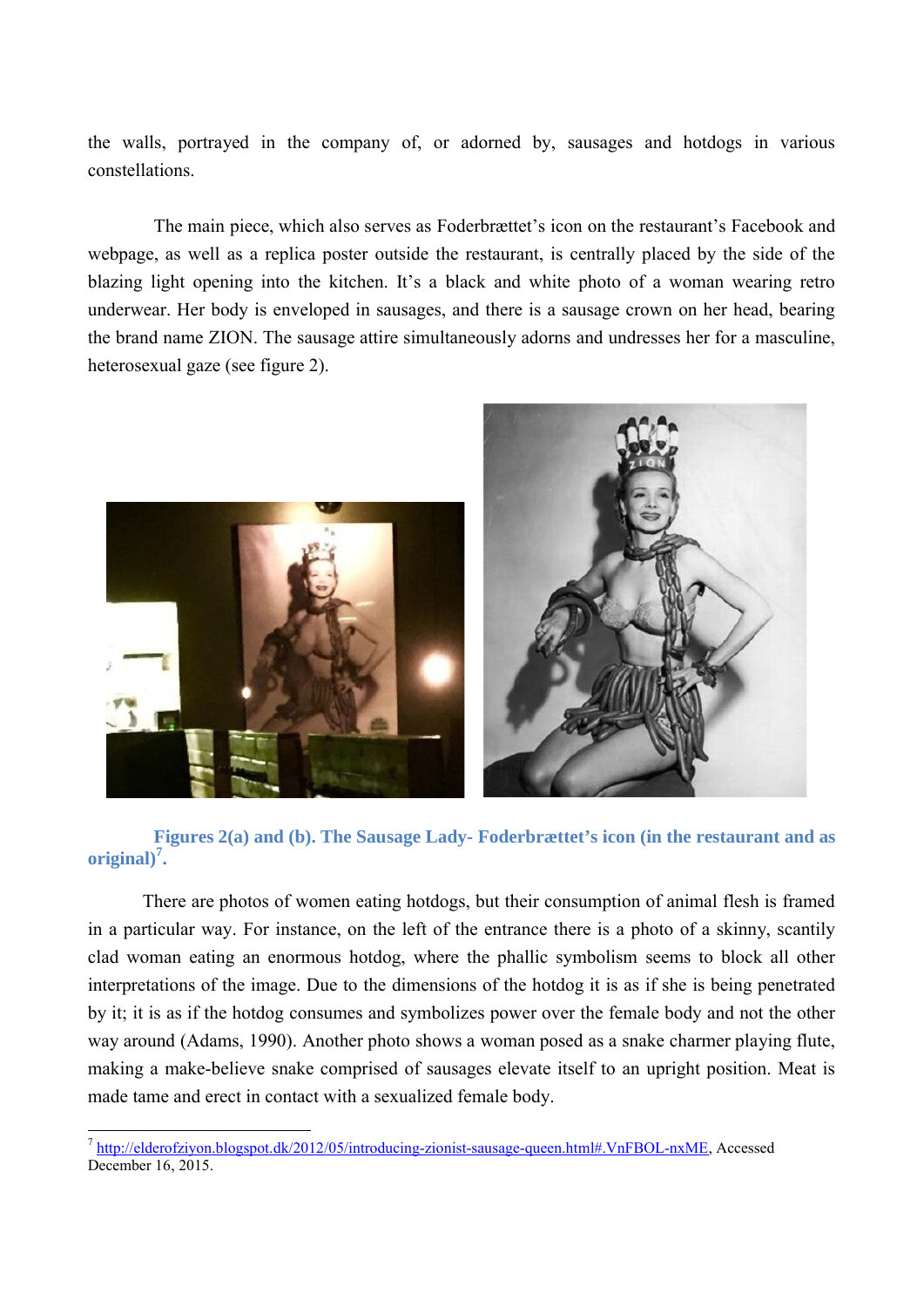Apart from the black and white 'retro' photos on the walls, woman-sausage interactions are also depicted on a color plate by the side of the 'Black mama' figurine, offering hotdog-themed tattoo designs in retro cartoon style (these might resemble the cartoon 'Tom and Jerry', like the figurine can echo the maid from the cartoon- whose face is never shown). One of these images portrays a naked woman with bulging breasts and buttocks rubbing herself against an oversized hotdog (see figure 1).

In Foderbrættet's iconography, sausages and hotdogs are transformed into sex toys, extensions of masculine agency and desire, as a metaphor for huge phallus penetrating a female body or symbolizing a male body that she rubs herself against.

Both the large-scale black and white photos on the walls and the colored tattoo designs aesthetically echo the 1940-1960ies, which also aligns them with the racialized trophy objects echoing colonialism and slavery. The assemblage of all these images and figures, and the atmosphere they afford to the room, signify a longing for a lost, innocent age, where racism, sexism and excessive meat consumption were normalized and/or idealized and less challenged than in contemporary Copenhagen middle class circles. They can be seen as comprising and signifying white, masculine gastronomic nostalgia (Andreassen, 2015; Hübinette & Lundström, 2011;).

At the same time, we read the placement and exhibition of these items as ironic, inviting ambivalence and distancing to these objects of desire and longing in the negotiations of masculinity taking place. However, irony does not undermine nostalgia or desire; it is rather utilized as an legitimizing and enabling affective technology (Ahmed, 2004b). From this perspective irony somewhat softens and 'appetizes' displays and sentiments of white masculine nostalgia. The trendiness and claims to liberation inherent in Foderbrættet's meatscape are established exactly through the combination of longing for an age of hegemony of masculine, objectifying, racializing gaze, and ironic, perhaps even reflexive, distance to that very gaze. This enabling ambiguity also highlights that Foderbrættet's inviting heterotopia (Foucault, 1984) is only accessible to particular (gendered, racialized and classed) bodies, while others become tokens, fetishized and consumed to permit this escape (Ahmed, 2000; bell hooks, 1992).

#### *Gastronomy of the meatscape*

Although the restaurant's menu is dominated by hotdogs, Foderbrættet represents a diversified and hybrid culinary universe. All hotdogs can be ordered with a vegetarian 'sausage', resembling an elongated falafel rather than a traditional sausage. There are seafood hotdogs (octopus and cod); organic lamb meat; and one starter is prepared with Danish bacon. However,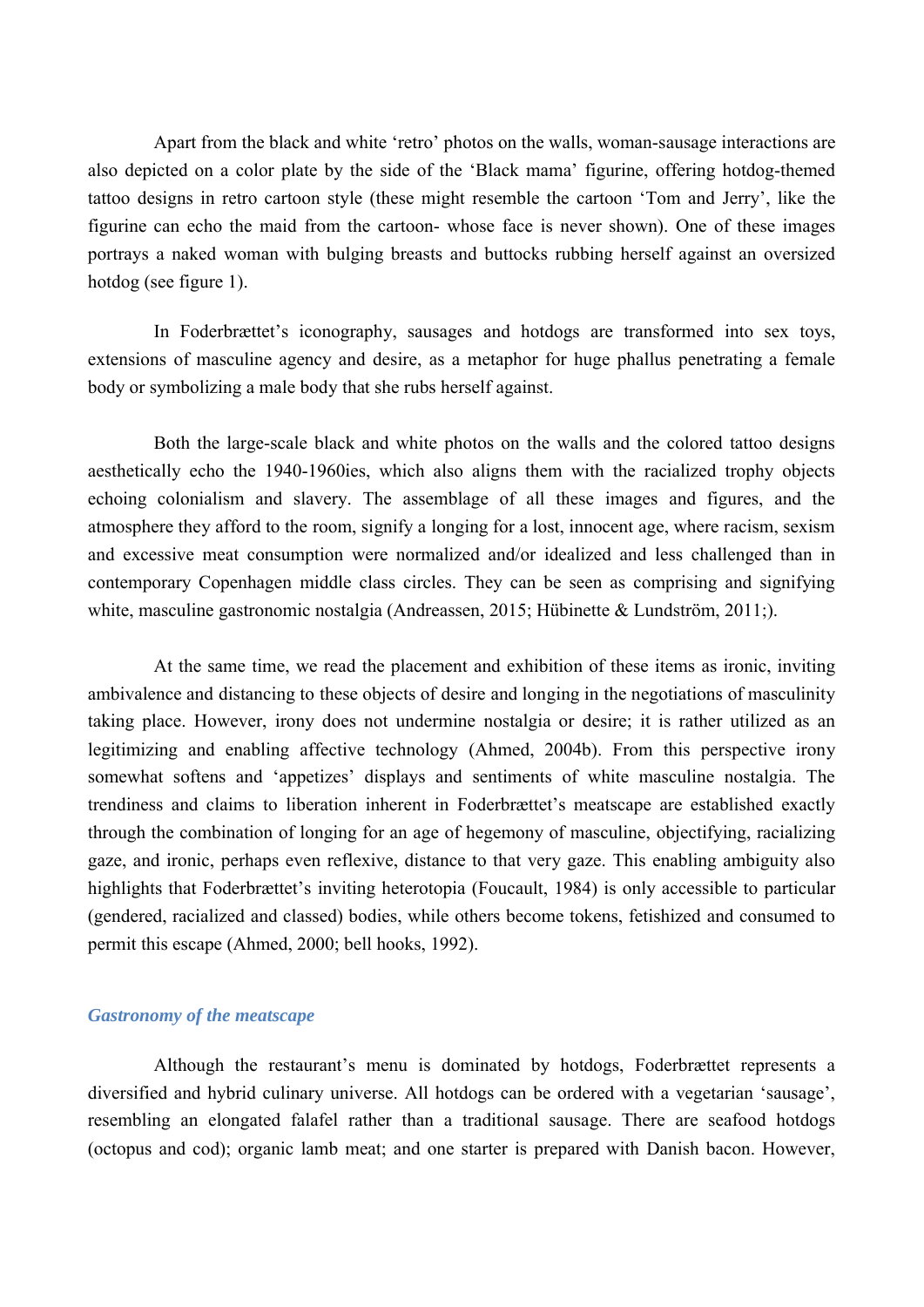most hotdogs are made with unspecified (most likely non-Danish, non- organic) poultry, pork or beef.

The hotdogs come wrapped in white, soft wheat buns, without a proposed alternative. In this regard there is no attempt to 'customize' or appeal to health- conscious or gluten-avoiding customers. The appetizers include vegetables (for example, tomato or summer salad), if, however, customers should wish to 'dilute' their hotdogs. Some hotdogs show 'cosmopolitan' aspirationsdressings and sauces involve mango chutney, Russian salad, avocado crème and aioli. One can order a hotdog without meat; with mango chutney instead of ketchup; with veggies on the side; but the white wheat buns are not up for negotiation. They seem to symbolize these hotdogs' last mark of (working class) authenticity.

These various customizations signify a gourmetification of the hotdog, where 'traditional' working class fare is 'lifted' to the status of gourmet food item (Stamer, 2014). This reconfiguration of the hotdog from culinary unworthy to worthy food is a classic example of the new foodie culture that play with classic distinction of worthiness often by highlighting authenticity and simplicity as a core value (Johnston & Baumann, 2010). This transformation can be read on the menu, smelled, glimpsed, tasted and is reflected by the prices. All sausages, dressings and toppings are made on the premises, and the taste combinations are deliberately composed. While fried chicken sausage and mango chutney make up the minimalistic chicken hotdog, 'Sea master' boasts fried octopus topped by Portobello tartare sauce and glasswort. The special edition rabbit hotdog, sold for a limited period, is even more sophisticated, seasoned with thyme, apples and coarse mustard and topped with a crème composed of Greek yoghurt, lemon juice, ginger and honey and fine shreds of leek and carrot infused with lemon, cinnamon and chili. As such, the reworking of the hotdog in Foderbrættet is not only a return to an "authentic" working class comfort food, Foderbrættet also renders this - in Danish context - very familiar type of food "exotic". According to Johnston and Baumann (2010), the exotic is along with the authentic (and the combination of the two) the new central modes of distinction in foodie discourse.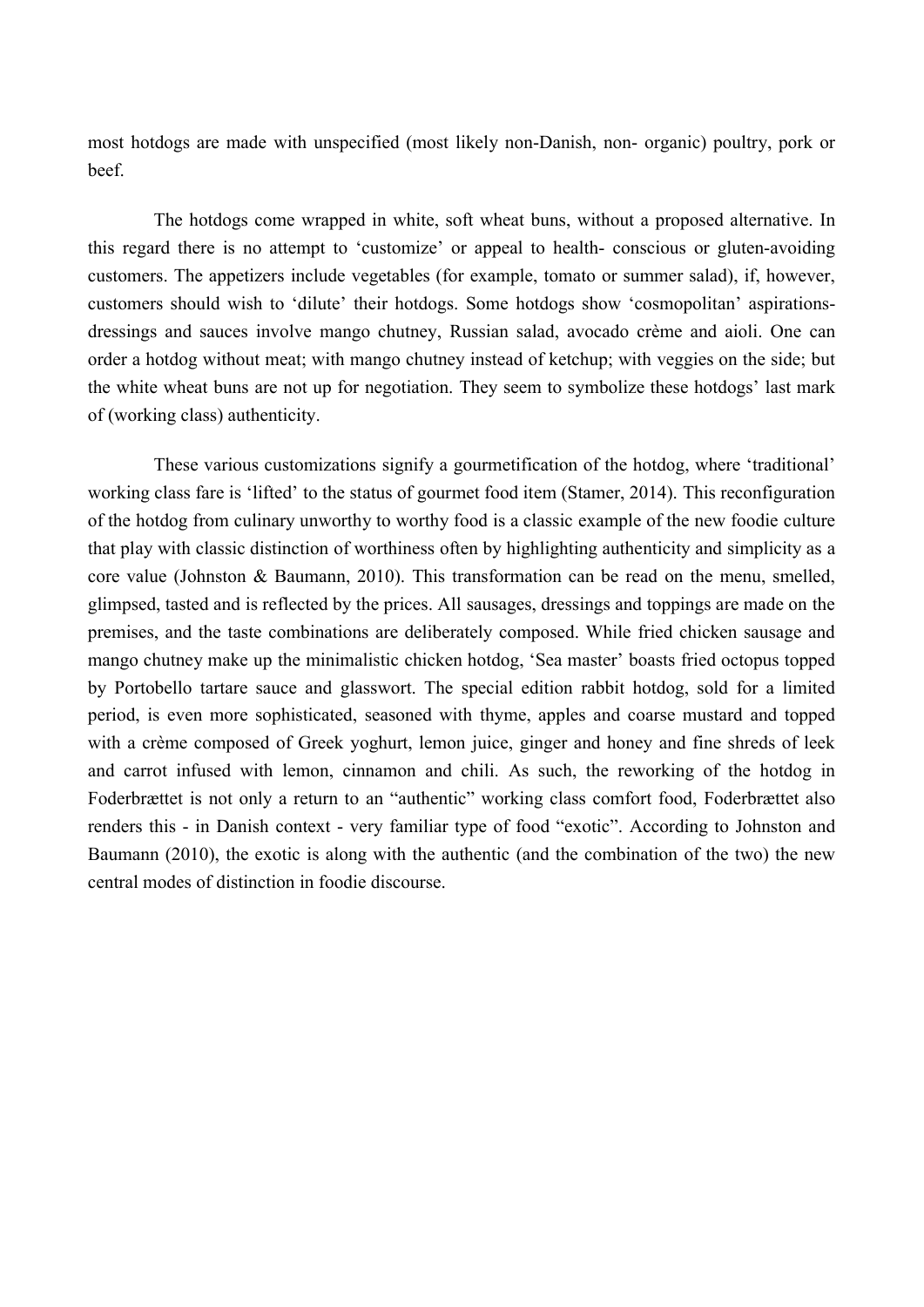

**Figure 3. Tonight's hotdogs: chicken and rabbit in the front. ('Josefine Baker' lamp and tips bowl in voodoo style can be glimpsed in the background.)**

The gastronomic, material and social meatscape of Foderbrættet combines an ambition towards sophistication (progress) AND nostalgic longing for bygone times- expressed and negotiated through flesh presented on the plates and on the walls. For instance, the fact that only white, fluffy hotdog buns are offered to go with the hotdogs can be interpreted as a tribute to an imagined authentic hotdog and its working class roots, while attributes like glasswort and rabbit sausage gesture towards the gourmet segment. At the same time, the white bread serves as an antihealth statement, valorizing sinful, indulgent gastronomic practices.

This cultivation of sinful indulgence can also be traced in the pornographic images of exotified and commodified female bodies. The (creative) middle class' appropriation of what is perceived as staple working class food can be a prism for interpreting the negotiations of gender that unfold in the meatscape, combining frictions between elitism and popular appeal, everyday and heterotopic space, irony and sincerity, tradition and progress. By being placed in a Vesterbro space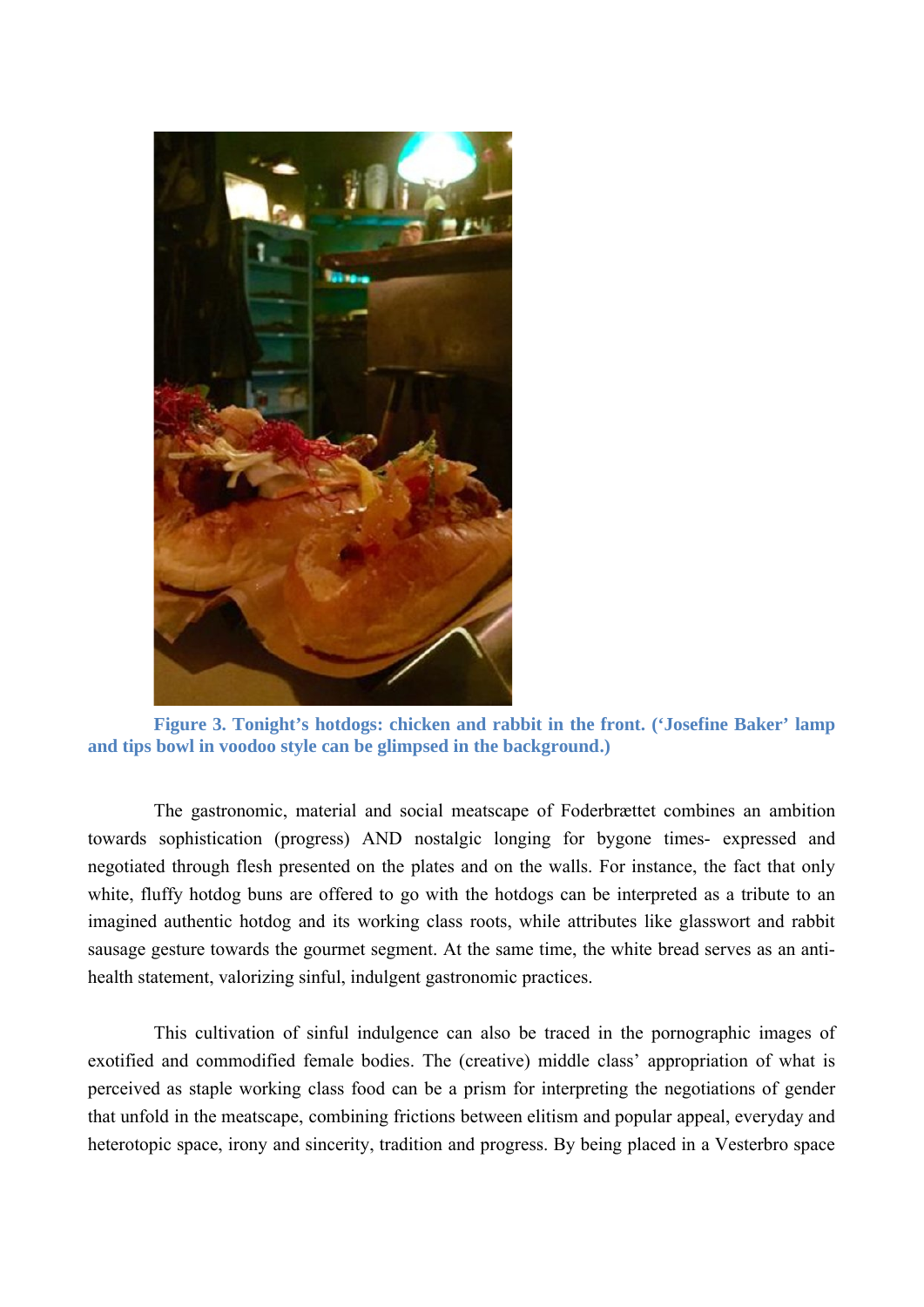that promises hipness and emancipation, 'retro' objects such as the hotdog and the racialized, objectified female bodies call for and enable an ironic and somewhat reflexive distance to the white, masculine, heterosexual nostalgia. Gaze, desire and appetite that signal bad taste in middle class spaces outside Foderbrættet become legitimized and capitalized. The ironic distance refines and rehabilitates this increasingly denounced masculine gaze and masculine appetite, enabling it to be articulated in 'progressive' middle class spaces and milieus otherwise tainted by gender equality discourses.

Consequently, this meatscape as a venue celebrating meat and masculinity can be conceptualized as a white, masculine, middle class carnivorous heterotopia (Foucault, 1984; Johnson, 2013) where consumer practices that are losing legitimacy in middle class everyday lives (white wheat bread, meat of unknown origin, objectification of women, racial stereotypes etc.) acquire a status as hip and liberating. The celebration of meat becomes a source of authenticity, tradition and escapism; likewise, the images of female and/or racialised bodies can connect one to an 'innocent' age where more was allowed for a white, masculine gaze and appetite. Foderbrættet's meatscape represents a break from the everyday where long-held privileges seem to be restricted and demands for (correct middle class) consumption abound.

#### **Glorified meatscape and the chosen warriors**

WarPigs (named after a Black Sabbath song) is located in a long, light and large venue in Vesterbro's meat packing district. The room is laid with white tiles and furnished with long, army green wooden tables, uniformly distributed and lined with benches without back support. There is also seating on high chairs by the windows that are tall and completely open. There is just as much seating outside the eatery. At first glance, 'restaurant' seems to be a misguided label, as the space seems to resemble a hybrid between a festival barbecue joint and a canteen.

The space evokes associations to the 'Meat town's' butchering past. Upon entering one is enveloped in strong aroma of smoked meat. According to WarPigs' American chef's blog, meat is smoked on the premises for 12 hours twice a day, every day- and the smell takes time to get used to. Both ends of the main room open out to adjoining spaces- on one side the kitchen where customers line up to order and pick up their food, and on the other side, a compartment lined with enormous shiny metal tanks for brewing beer. In contrast to Foderbrættet's dimmed intimacy the space seems to signal transparency and openness.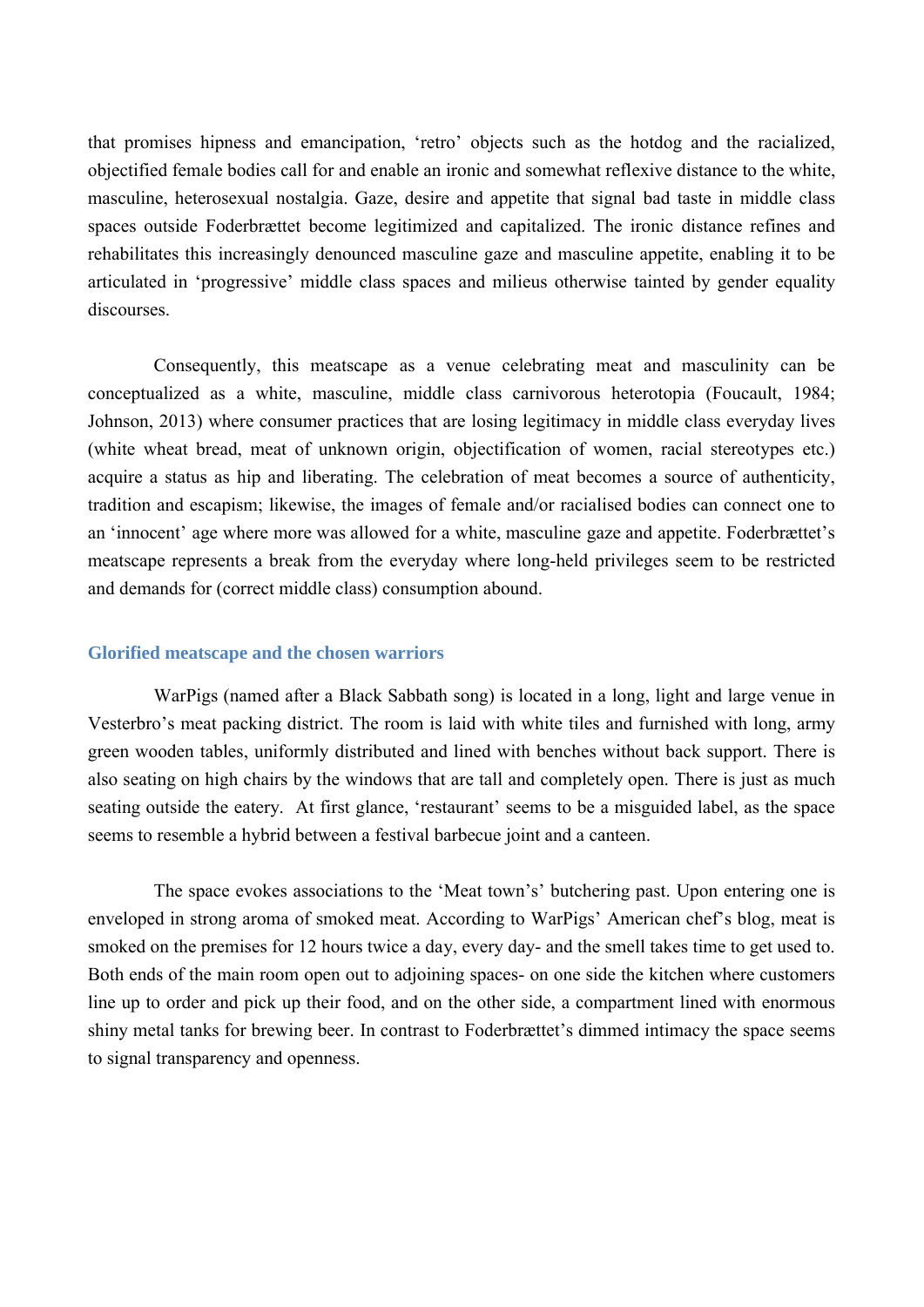

### **Figure 4. WarPigs' menu.**

The main room is light and clean, but it does not seem sterile, rather efficient, standardized and exposing. The décor is minimalistic- apart from posters for upcoming events (which include Oktoberfest and an exclusive metal concert in the basement) and blackboards advertising menu and drinks, the only decorations are an impressive collection of cacti, some of them tall and phallusshaped, and rows of big, brown empty beer bottles adorned with WarPigs logo in the windows.

#### *Spectator to the general's lounge*

The white minimalism of the main venue is in stark contrast to the dark enclosure of the General's lounge- a smaller glass enclave in the middle of the eating area, adjoining the wall at the back. The lounge is furnished with a massive table and chairs, resembling an aristocrat's hunting cabin: baroque style, carvings, dark wood and leather. The floor of the enclave is elevated on a platform 20 or 30 centimeters above the main eating area. Burgundy red, heavy velour curtains hang on the inside of the glass windows and can be closed if the General should wish for more privacy- or left open if He wishes to be seen. Particularly in the evenings, the main space of the brewpub becomes loud, busy and uninviting for prolonged stay- rather an 'eat-drink-and move on' venue. The general's lounge is an exception- a space within the space whose by comparison comfortable furniture, dimmed lights and shelter from noise and busy, efficient atmosphere of the brewpub invite to relax and indulge.

Apart from a sign in the crate explaining the concept of General's lounge, and a sign advertising the possibility of becoming a WarPigs 'trooper' at the bar, there are no references to the WarPigs hierarchy that hereby seems undertold and undersold.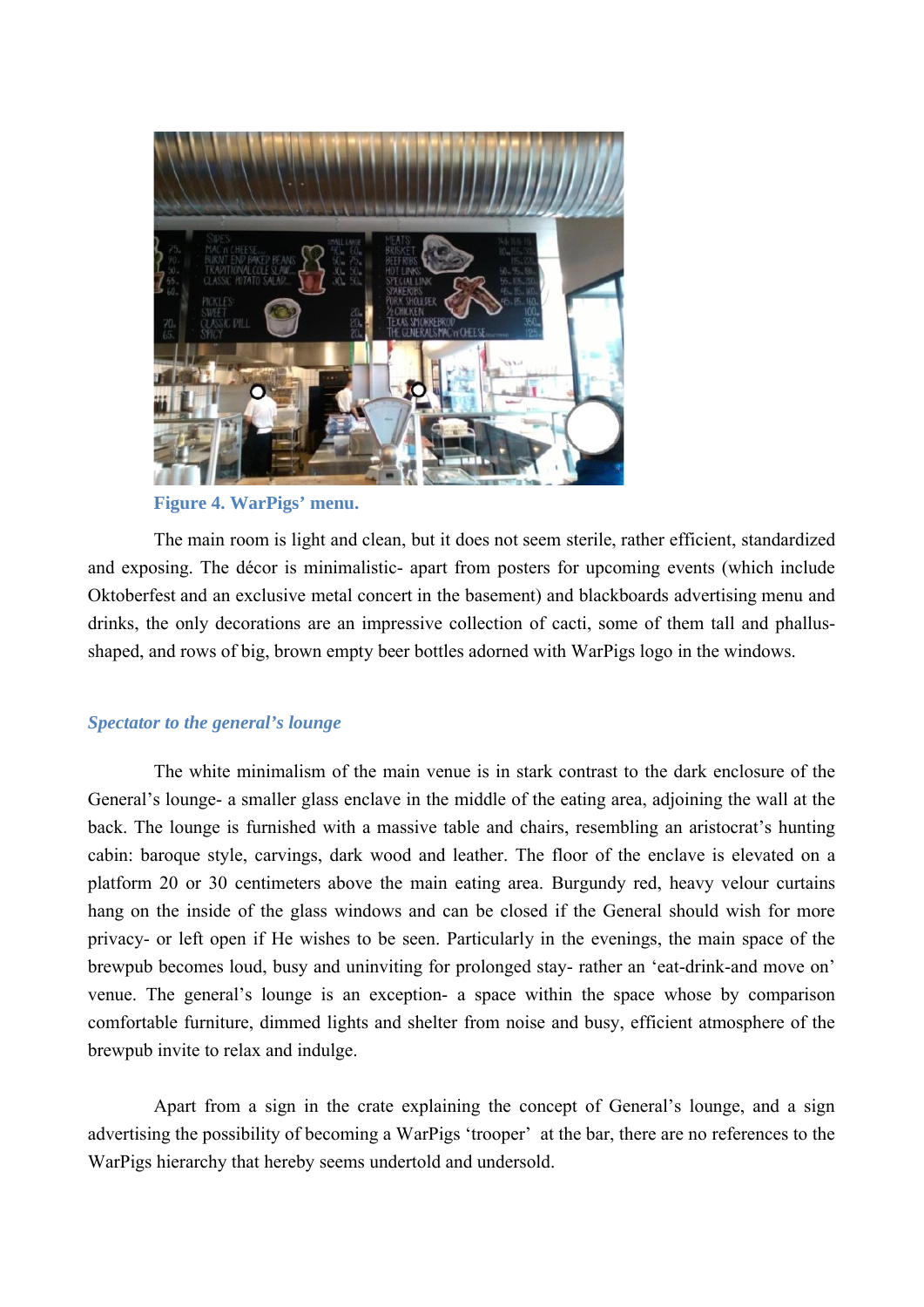According to the WarPigs website, the General is the highest and most expensive of a number of ranks for sale at the brewpub. The ranks give access to various privileges. Trooper, the lowest rang, can be purchased for 660 DKK (88,5 EUR) and includes assorted merchandise (t-shirt, tote bag, numbered coin and a patch), newsletter subscription, entry to an annual event and a small discount on beer. The General of the Armies, the highest and most expensive rank, has been sold to the highest bidder (in order to come into consideration, candidates were required to write a letter of motivation and describe a perfect day at WarPigs). The second highest rank, the Colonel, costs around 68.500 DKK (9180 EUR). The highest ranks include personal beer mugs and seats at the bar, literally providing extended ownership of the space. The General's rank combines multiple privileges:

There is no reason to sugarcoat it. As the General of the Armies you are going to be famous. Your own General's stick and a reserved special made chair at the bar anytime from open to close, non-stop VIP treatment coming your way. Your portrait is painted on the mash tun and people will turn their heads when you walk past. Of course, with power comes responsibility. But, to be honest, in this case you responsibilities will mostly be: drinking beer and extreme VIP treatment, lots of it. And your mug is going to be the biggest of them all.<sup>8</sup>

As with Foderbrættet's nostalgic retro adornments, this description gleams with irony. However, the gravity of seduction is underlined by the fact that someone has paid to become the General (most likely significantly more than the 9180 EUR price tag on the Colonel's title). The ranks constitute a claim to fame in WarPigs' universe of beer, meat and masculinity where the biggest is the best; abundance, indulgence and excess go hand in hand. Also in this case irony works as an affective technology (Ahmed 2004), enabling this clan-like hierarchic structure with privileges and fame allegedly on sale.

The interior of WarPigs contains multiple references to dead animals in form of bones and skulls- as illustrations on the blackboards, in the logos and as elements in some of the furniture. For instance, the lamp in the General's lounge is made of (simile?) animal skulls, referencing hunting trophies. This contrasts the symbolic universe of Foderbrættet that includes replica of human craniums, but no animal bones or skulls.

<sup>8</sup> [http://WarPigs.dk/shop/product/memberships/general-of-the-armies/,](http://warpigs.dk/shop/product/memberships/general-of-the-armies/) accessed 17. September 2015.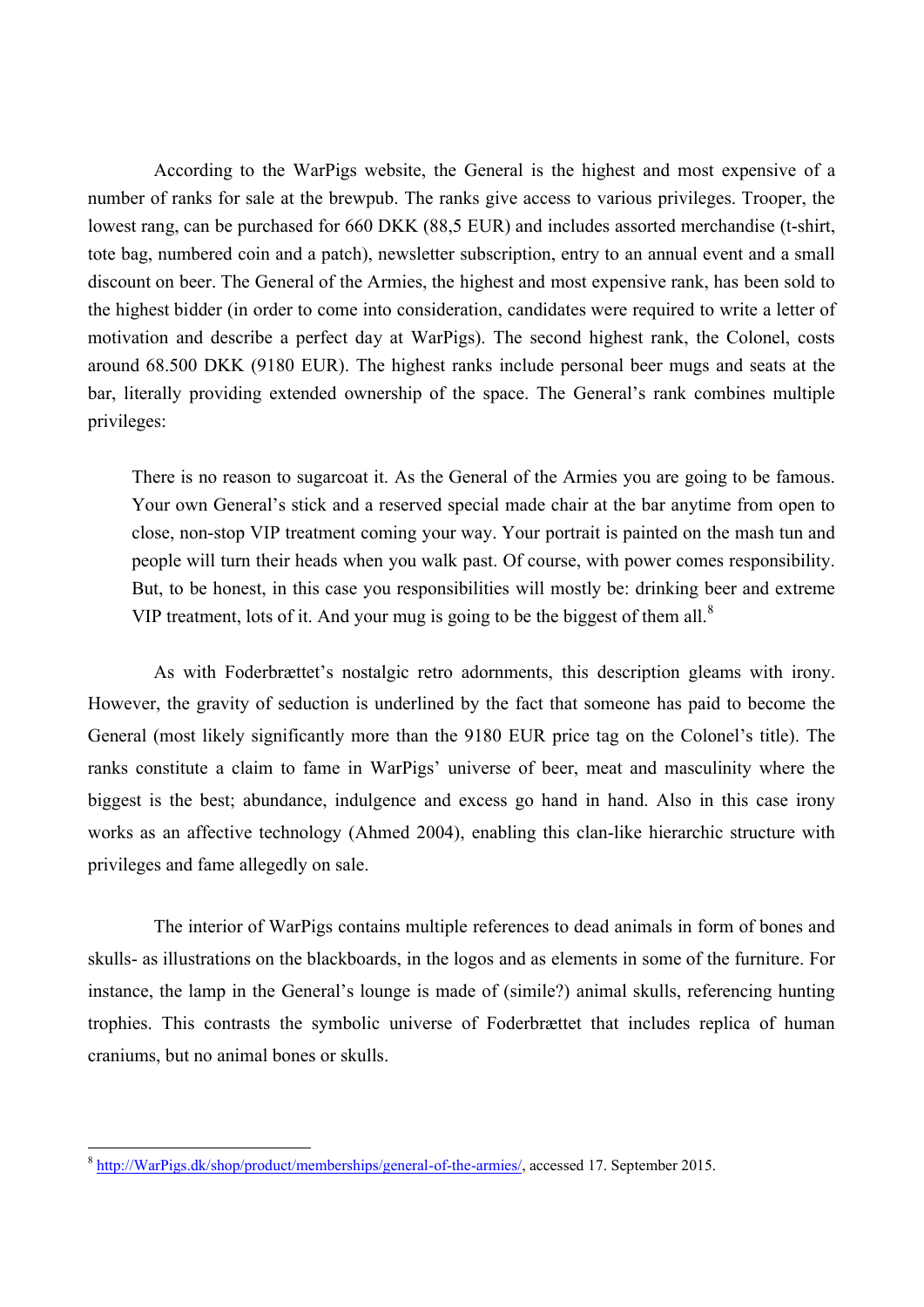These objects and the military hierarchy that aestheticizes (animal) death and glorifies war and the military, represent a friction with regards to the reference to Black Sabbath anti-war song 'War Pigs' in the brewpubs name. In the lyrics of the song, the evil and destructiveness of 'brainwashed' generals and other 'war pigs' ends in the 'pigs' crawling on their knees on judgment day<sup>9</sup>- a radically different outcome from the extreme privileges granted to the General, physically manifest through the exclusive lounge. The reference to the song can be read as appropriation of cultural capital and black metal 'cred'- while the song's central message is playfully reversed.

Interestingly, the space of WarPigs acknowledges and complies with customers' possible parental responsibilities. There are a few baby high chairs lined along the wall- but they are painted black. So is the sign hanging by the ceiling that indicates the location of nursing area, situated next to the male bathroom. The responsibilities of parenthood that men are increasingly expected to partake in the context of Scandinavian gender equality discourses are not banished from the space of WarPigs, but instead re-branded to acquire black metal, masculine cred, perhaps also as an ironic commentary. The space promises an ideal of fatherhood where spending time with one's baby can easily be combined with beers and barbecue in hip places with friends.

#### *Barbecue of excess*

A food journalist described WarPigs as a place for 'heavy men' where seeing a woman alone would be unthinkable (Rasmussen, 2015). While this is an overstatement, male customers comprise around 85% on our visits. However, the menu does cultivate a gastronomic universe appeasing a traditionally masculine taste where substance (not refinement) takes center stage.

The food is ordered and handed out straight from the kitchen, slices of meat served directly on fat-stained brown paper on big trays, with pickles and coleslaw in cardboard cups on the side. Big chunks of meat, pork shoulder and ribs, are so soft that the meat almost falls from the bones by itself. Trays with greasy plastic bottles of homemade barbecue sauce are strewn around on the long tables.

<sup>9</sup> [http://www.azlyrics.com/lyrics/blacksabbath/WarPigs.html,](http://www.azlyrics.com/lyrics/blacksabbath/warpigs.html) accessed September 30, 2015.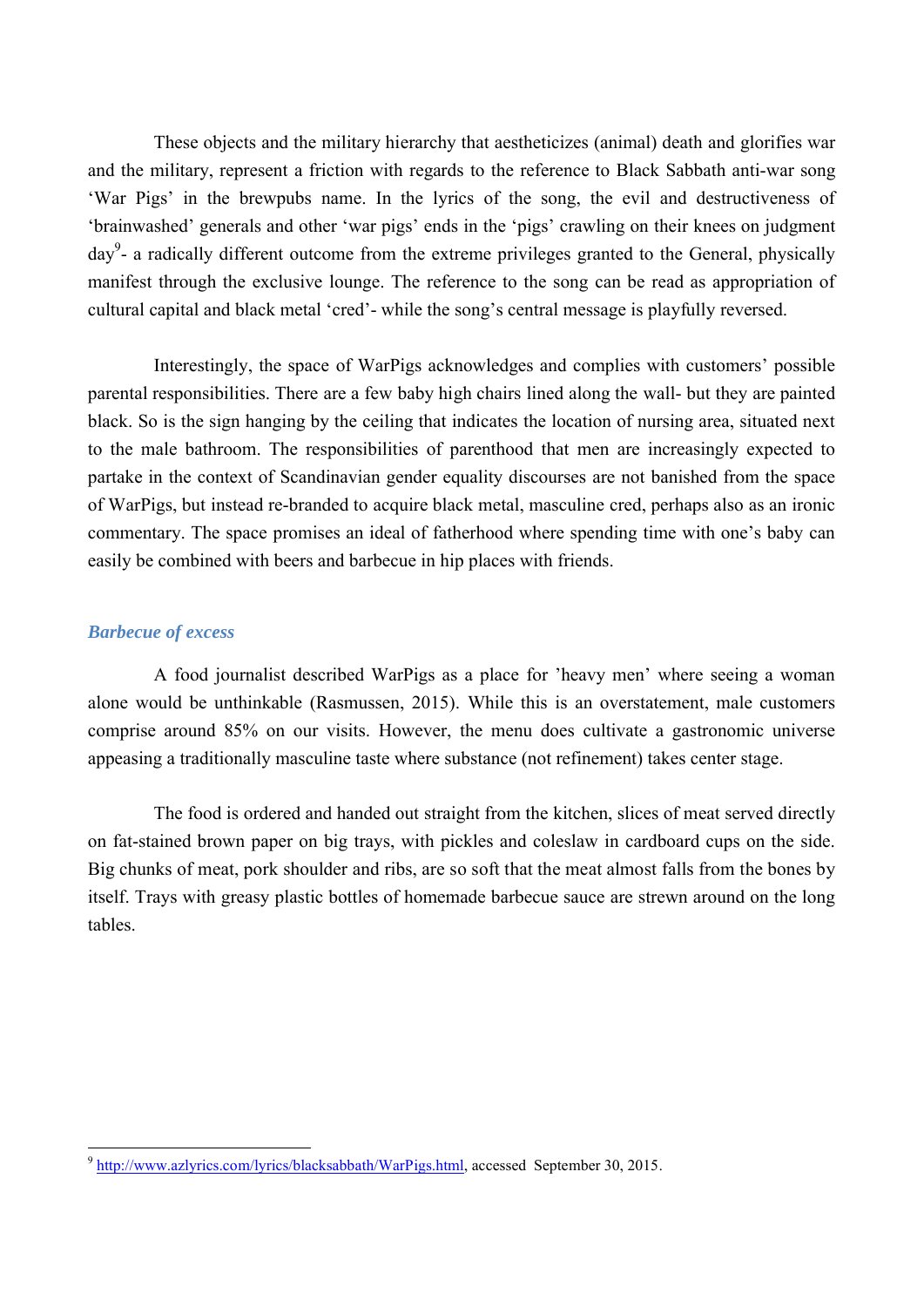

**Figures 5(a) and 5(b). The meat party (the vegetarian option, cheese 'salad', in front on the left).**

The only vegetarian main dish is 'Hush puppies', deep-fried corn balls with pimiento and a cheese 'salad', consisting of grated cheese with mayo dressing and spices. Hush puppies are served in a paper bag, suggesting using one's fingers; the cheese salad resembles a thick dip and comes in a cardboard cup. For a vegetarian main dish this is a heavy option. This vegetarian menu, entitled 'puppies', can be read as a parody and ironic comment on vegetarian food. Rich in animal products (cheese and eggs) and fat, void of vegetables, this dish seems to demarcate a symbolic boundary rather than include customers who do not desire the meats that are the trademark of this traditionally masculine food universe.

Besides the choice of ingredients, all food in WarPigs is served in a way that invites the customers to use their fingers and get their faces covered in grease. In this meatscape, one is not, and should not be, 'playing smart' and concerned with table manners or a drop of dressing on the cheek. However, this liberation from table manners is not equally available to everyone, as it contradicts culturally embedded ideals about good looks, femininity and 'good (female) behavior'. Of course, there is room for negotiation (there are some women eating at WarPigs), but the aesthetics and affordances mediated through food constitute the brewpub as a masculine meatscape that marginalizes femininely connoted food practices.

Consequently, this demarcation acquires a clear gendered dimension, where food and table manners associated with femininity become positioned as deviant and illegitimate vis-à-vis 'hardcore' or traditional masculine practice. This underlines how culturally and historically bound ideals about masculine and feminine bodies and practices always, already are present in a given space: 'histories (...) surface on the body, or even shape how the body surfaces' (Ahmed, 2006, p.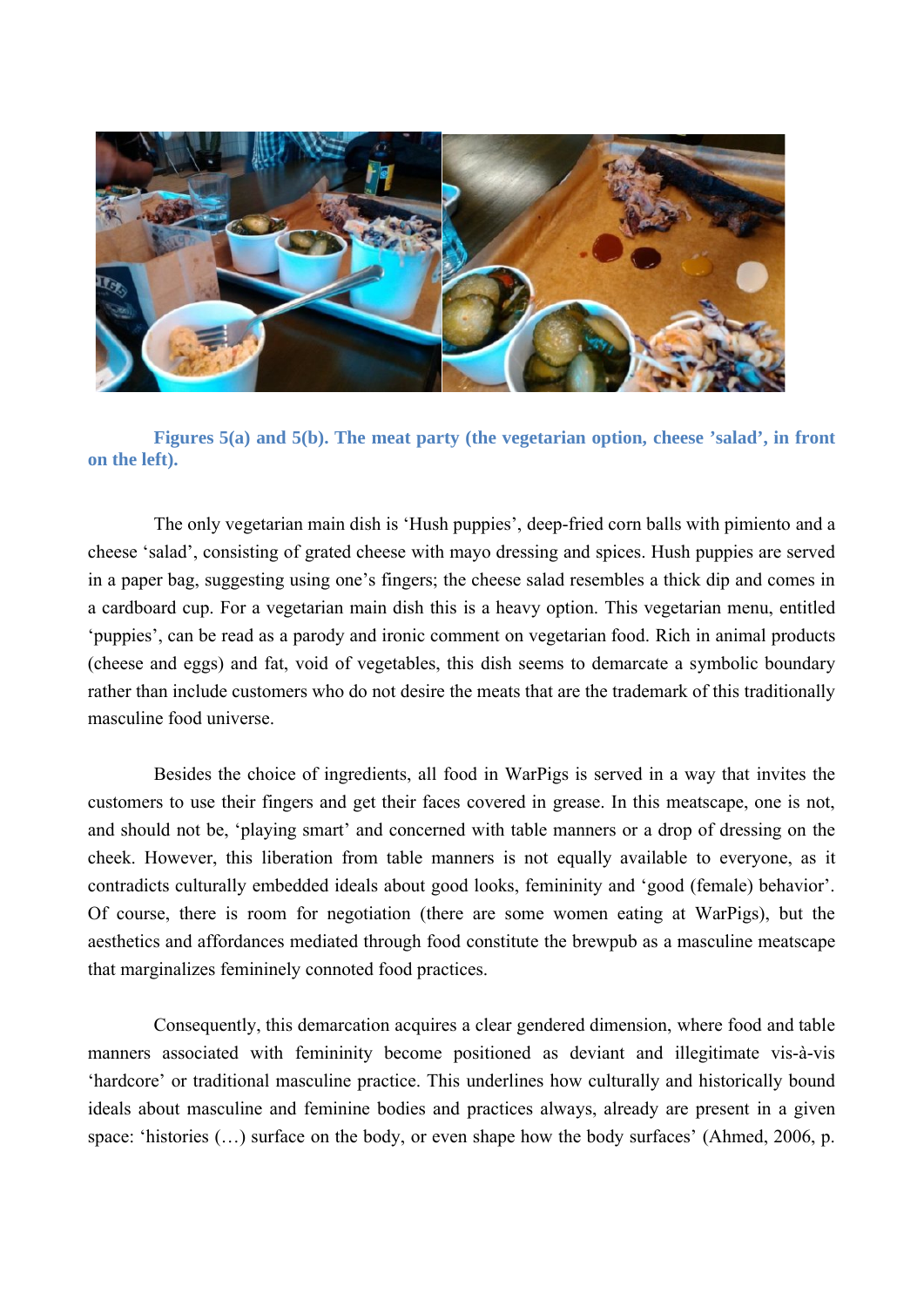111). All bodies are not equally enabled or 'liberated' to gobble large portions of calorie-rich, fatty meats with their fingers.

WarPigs' plain aesthetics and canteen style décor do not imply an absence of culinary ambition. Everything is prepared on the premises, and the meat is slow cooked. The brewpubs' webpage contains an elaborate account of the ambition to be 'the best' with regard to perfecting Texas- inspired, authentic barbecue and refined brewing techniques. However, this sophistication is not meant to make the culinary universe formal or 'too smart'. There is a classic distinction between working class and upper class food, where the first emphasizes substance and the second centers on form (Bourdieu, 1984). Each of these competing ideals represented a value in itself. The upper class perceived their more advanced culinary practices as manifesting (cultural) superiority, while the working class regarded upper class food as superficial quirk and their own substance-focused cuisine as more honest, natural and authentic. WarPigs can be read as trying to appease both types of taste. On one side, the meatscape appeals to the substance-focused ideals affiliated with working class food through the minimalistic furnishing and invitation to devour excessive amounts of fatty meats. On the other side, the price level, slow cooking and advanced culinary lingo are intended to attract customers with high culinary capital (Naccarato & Lebesco, 2012). As a result, while attempting to distance the food from (from a working class perspective) vain and disciplined upper class cuisine, WarPigs also aims to be much more than a regular canteen. This includes a gendered distinction, as the restaurant space evidently ejects culinary ideals that are traditionally associated with, or 'stick to' (Ahmed, 2004b), femininity: green, healthy, balanced food in moderation.

This 'sophisticated substance'- borne taste practice affords certain possibilities for negotiation of gender in the meatscape of WarPigs, where middle class men can cultivate ideals on food and masculinity associated with working class, while simultaneously claiming superiority to these.

Moreover, the space co-produces in- and exclusion, not least with regards to gender. Lack of concern for health and nutrition conscious customers, vegetarians etc. reflects and reinforces gendered ideas about who eats and drinks what. This results in constitution of a masculine meatscape where binary gender categories are reified. Women, vegetarians, Muslims and other minorities are not stopped by a bouncer, but through culturally bound, historically contingent norms (for instance, related to feminine and masculine culinary practices) some bodies are enabled to feel 'at home' while others are marginalized (Ahmed 2006, 2007).

The space invites cultivation of masculine bonding and notions of community, made explicit through military references. The almost lodge-like organization of the elaborate ranking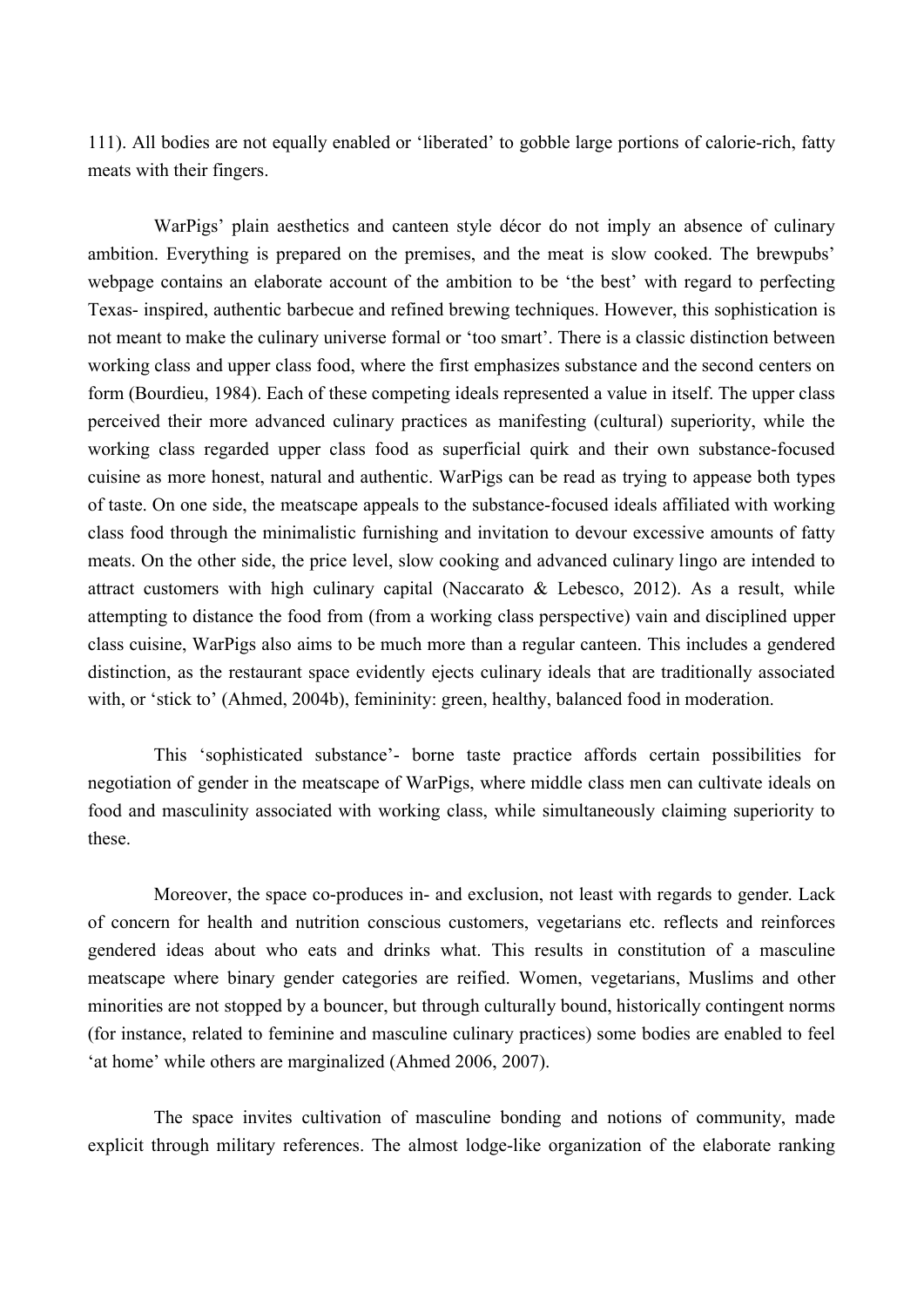system, physically manifest through the General's lounge, gives this invitation a satirical after-taste that allows ironic positionings with regard to culinary homosocialities (Leer, 2016). Like the lodge, WarPigs emerges as a universe of particular meanings and logics outside everyday space: a heterotopic space that offers temporary liberation from and/or renegotiation of a part of complexity and normativity that characterizes middle class gender and food practices in the late modern Danish welfare society. The meatscape emerges as an arena for nostalgic, working class- appropriating masculinity, marketed to meat gobbling and authenticity-starved middle class men.

#### **Carnivorous heterotopias**

As the example of the 'breastaurant' chain Twin Peaks illustrated, in some settings masculine meatscapes seem to be built on long-standing stereotypes tying gender, sexuality and (meat) consumption. These spaces cultivate and are built around notions of 'simple' masculinity that entails devouring enormous amounts of meat, glaring at topless waitresses, drinking beer, watching sports and perhaps getting into fights (Høi, 2015).

While the Copenhagen meatscapes analysed in this article also utilize historically and culturally contingent ideas of 'traditional' gender roles, their negotiations of food and gender are more ambiguous and complex. This difference is to some extent explained by class. Twin Peaks and similar restaurant chains offer cheap, standardized 'substance' foods with working class appeal, without an emphasis on culinary sophistication, subtlety or irony. The customer base of Foderbrættet and WarPigs would most likely never dream of becoming regulars in a chain like Twin Peaks. Perhaps they would find the commodification of waitresses' bodies archaic and repulsive; while the sexualized and racialized images in Foderbrættet's décor come to signify hipness and liberation through use of irony as an affective technology (Ahmed, 2004a). Moreover, both Vesterbro meatscapes celebrate 'authentic' carnivorism and masculinity, although in slightly different ways.

Foderbrættet constitutes an intimate, sophisticated, trendy space, where photos and other decorations portray women interacting with phallic sausages and hotdogs and racial stereotypes. We have argued that this meatscape articulates and appeases white, masculine, heterosexual and carnivorous nostalgia- longing for an 'innocent' age when even more was allowed for a white, masculine gaze. On the contrary, WarPigs emerges as a space of excess where 'biggest is best' and where the selection of food and drinks, glorification of war and the aesthetics of the space establish a hegemonic masculine field where other (also feminized) bodies always, already are 'out of place' (Ahmed, 2006).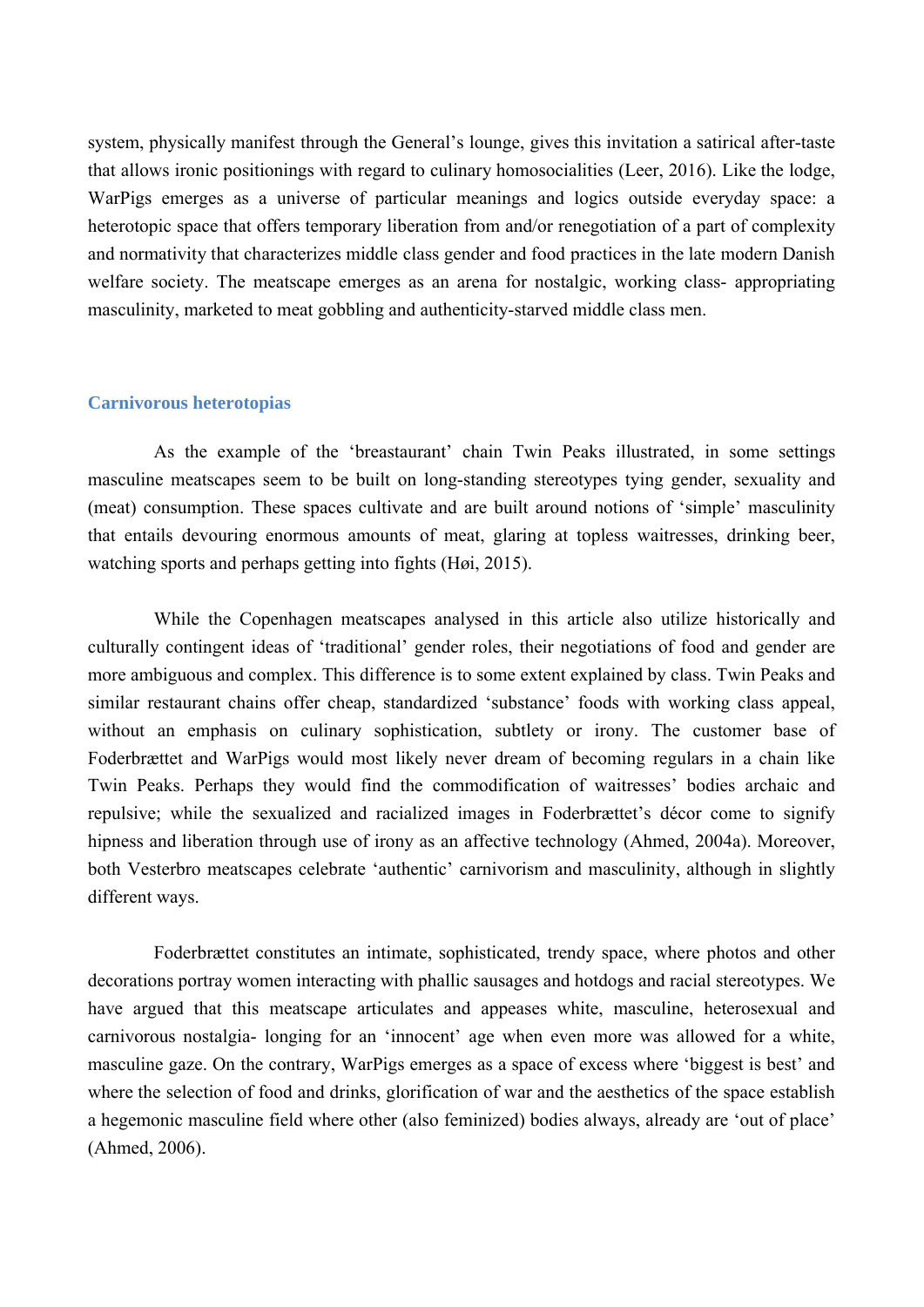While the two restaurants appear different, they share important commonalities. Both meatscapes utilize irony as an enabling affective technology that legitimizes and re-brands masculine practices otherwise increasingly shunned from a middle class perspective, such as commodification of female and racialized bodies, glorification of war and gobbling of meat of unknown origin. Masculinity is negotiated through competing spatiotemporal logics. On one hand these spaces are saturated by white masculine nostalgia and longing for authenticity, consummated through appropriation of working class food and gendered practices. On the other hand, the meatscapes articulate ambitions of trendiness, sophistication, self-reflexive irony and liberation. Even parental responsibilities acquire some black metal coolness through black baby chairs and a nursing table next to men's, not women's toilets. This combination allows these spaces to emerge as gendered, classed and racialized carnivorous heterotopias (Foucault, 1984) where proximity and distance to 'traditional' masculinity and culinary practices are continuously re-negotiated. The customers can be 'real men', seemingly 'free' from the Scandinavian welfare state's middle class everyday and its demands on political correctness, gender equality, healthy, sustainable and organic food consumption- and at the same time feel that they are at the culinary forefront, progressive and fashion-conscious.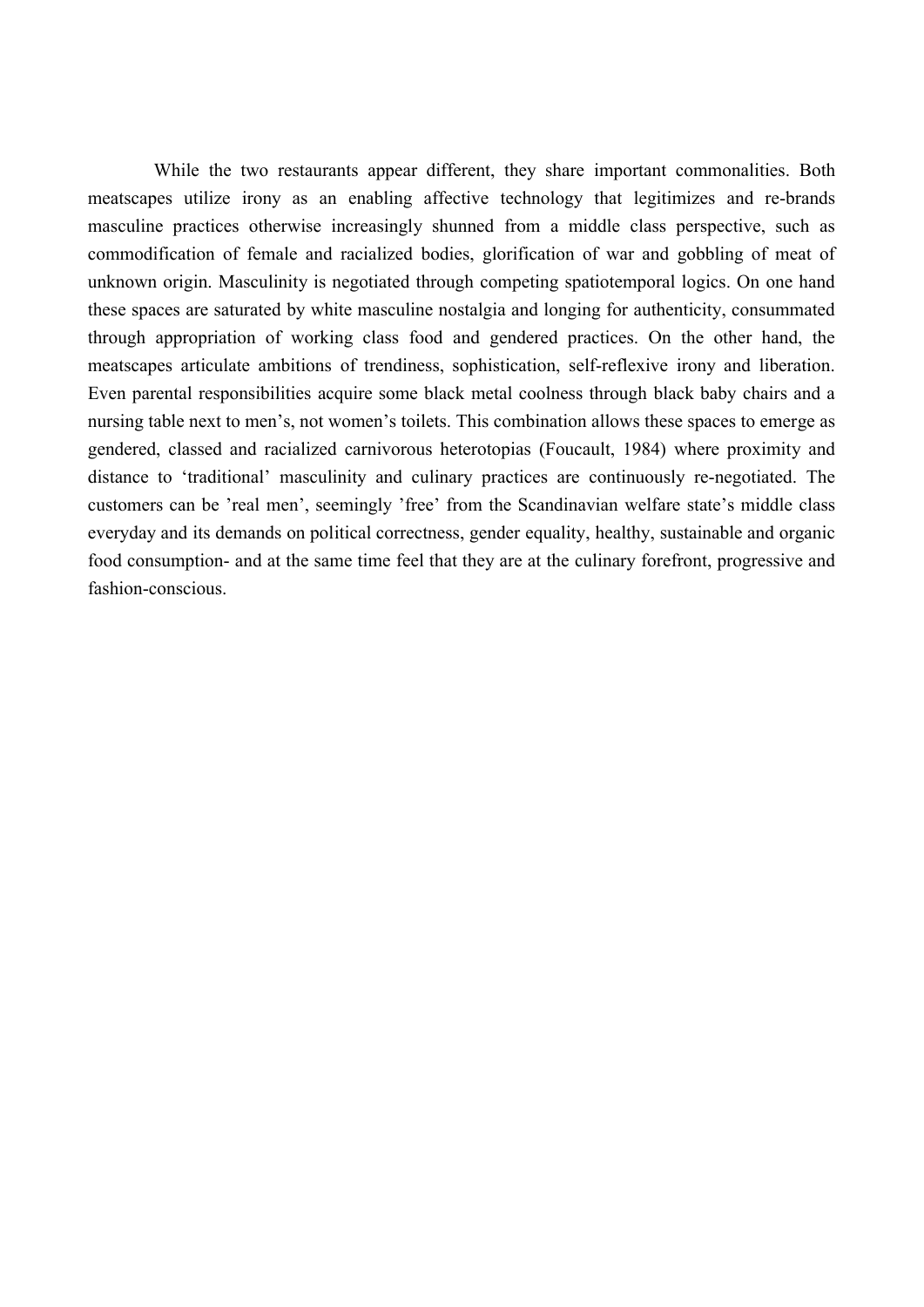#### **References**

Adams, C. (1990). *The Sexual Politics of Meat*. Continuum.

Adams, C. (2003). *The Pornography of Meat*. Continuum.

- Ahlstedt, S. (2015). Doing "Feelwork": Reflections on Whiteness and Methodological Challenges in Research on Queer Partner Migration. In *Affectivity and Race. Studies from Nordic Contexts* (pp. 187–205). London: Ashgate.
- Ahmed, S. (2000). *Strange Encounters*. London: Routledge.
- Ahmed, S. (2004a). Collective Feelings: Or, the Impressions Left by Others. *Theory, Culture & Society*, *21(2)*, 25–42. doi: 10.1177/0263276404042133.
- Ahmed, S. (2004b). *The Cultural Politics of Emotion*. Edinburgh: Edinburgh University Press.
- Ahmed, S. (2006). *Queer phenomenology: Orientations, objects, others*. Durham, NC: Duke University Press.
- Ahmed, S. (2007). A phenomenology of whiteness. *Feminist Theory*, *8*(2), 149–168. doi:10.1177/1464700107078139
- Ahmed, S. (2012). *On Being Included. Racism and Diversity in Institutional Life*. London: Duke University Press.
- Andreassen, R. (2015). The search for the white Nordic: analysis of the contemporary New Nordic Kitchen and former race science. *Social Identities*, *20*(6), 438–451. doi:10.1080/13504630.2014.1002599
- Anguelovski, I. (2014). Conflicts around alternative urban food provision: Contesting food privilege, food injustice, and colorblindness in Jamaica Plain, Boston. In *Food Sovereignty : A Critical Dialogue Climate Change Analysis* (Vol. Conference).

Attwood, F. (2005). Inside out: Men on the Home Front. *Journal of consumer culture, 5 (1)* 87-107.

bell hooks (1992). *Eating the Other: Desire and Resistance*. Boston: South End Press.

Bennett, T., Savage, M., Bortolaia Silva, E., Warde, A., Gayo-Cal, M., & Wright, D. (2009). *Culture, Class, Distinction*. Oxon: Routledge.

- Berg, L. D., & Longhurst, R. (2003). Placing Masculinities and Geography. *Gender, Place & Culture*, *10*(4), 351–360. doi:10.1080/0966369032000153322
- Billo, E., & Hiemstra, N. (2013). Mediating messiness: expanding ideas of flexibility, reflexivity, and embodiment in fieldwork. *Gender, Place & Culture: A Journal of Feminist Geography*, *20*(April 2015), 313–328. doi:10.1080/0966369X.2012.674929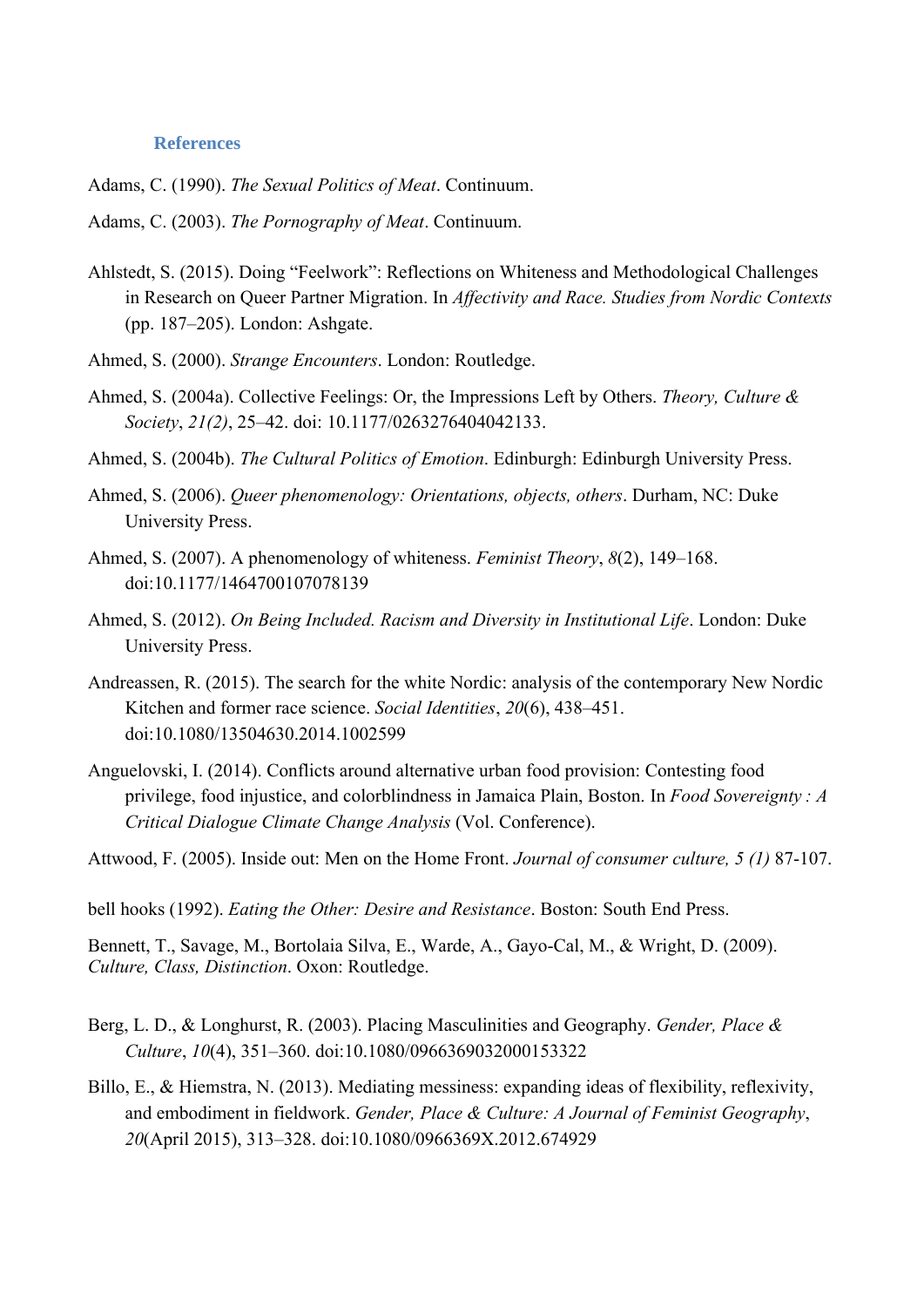Bourdieu, P. (1984). *Distinction*. Oxon: Routledge.

Brownlie, D., & Hewer, P. (2006). Prime Beef Cuts: Culinary Images For Thinking Men. *Consumption, Markets & Culture, 10 (3),* 229-250*.*

- Carbin, M., & Edenheim, S. (2013). The intersectional turn in feminist theory: A dream of a common language? *European Journal of Women's Studies*, *20*(3), 233–248. doi:10.1177/1350506813484723
- Christensen, A.-D., & Jensen, S. Q. (2014). Combining hegemonic masculinity and intersectionality. *NORMA: Nordic Journal For Masculinity Studies*, *9*(July), 60–75. doi:10.1080/18902138.2014.892289

DeVault, M. (1991). *Feeding the Family: The Social Organization of Caring as Gendered Work*. Chicago: University of Chicago Press.

- Ferguson, P. P. (2004). *Accounting for taste: the triumph of French cuisine*. Chicago: The University of Chicago Press.
- Foucault, M. (1984). Of Other Spaces: Utopias and Heterotopias. *Architecture /Mouvement/ Continuité*.
- Gorman-Murray, A., & Hopkins, P. (2014). Introduction: Masculinities and Place. In A. Gorman-Murray & P. Hopkins (Eds.), *Gender, Space and Society : Masculinities and Place* (pp. 1–24). Farnham, Surrey: Ashgate Publishing Ltd.
- Gottzén, L. (2013). Placing Nordic Men and Masculinities. *NORMA: Nordic Journal For Masculinity Studies*, *1*, 1–6.
- Haraway, D. (1988). Situated Knowledges: The Science Question in Feminism and the Privilege of Partial Perspective. *Feminist Studies*, *14*(3), 575–599.
- Heldke, L. (2003). *Exotic Appetites. Ruminations of a Food Adventurer*. New York: Routledge.

Hollows, J. (2003). Oliver's Twist: Leisure, Labour and Domestic Masculinity in The Naked Chef. *International Journal of Cultural Studies, 6*, 229-248.

Høi, P. (2015, September 4). Mænd er simple…[Men are simple...]. *Berlingske*. Retrieved from: <http://www.b.dk/globalt/maend-er-simple-de-vil-have-oel-sport-og-bryster>

Hübinette, T., & Lundström, C. (2011). White melancholia. *Eurozine*, 1–6.

Jensen, M. (2014, January). Opgør med det ny nordiske køkken: Er det tid til at løfte blikket fra plovfuren? *Politiken*. Retrieved from http://politiken.dk/mad/madnyt/ECE2172579/opgoermed-det-ny-nordiske-koekken-er-det-tid-til-at-loefte-blikket-fra-plovfuren/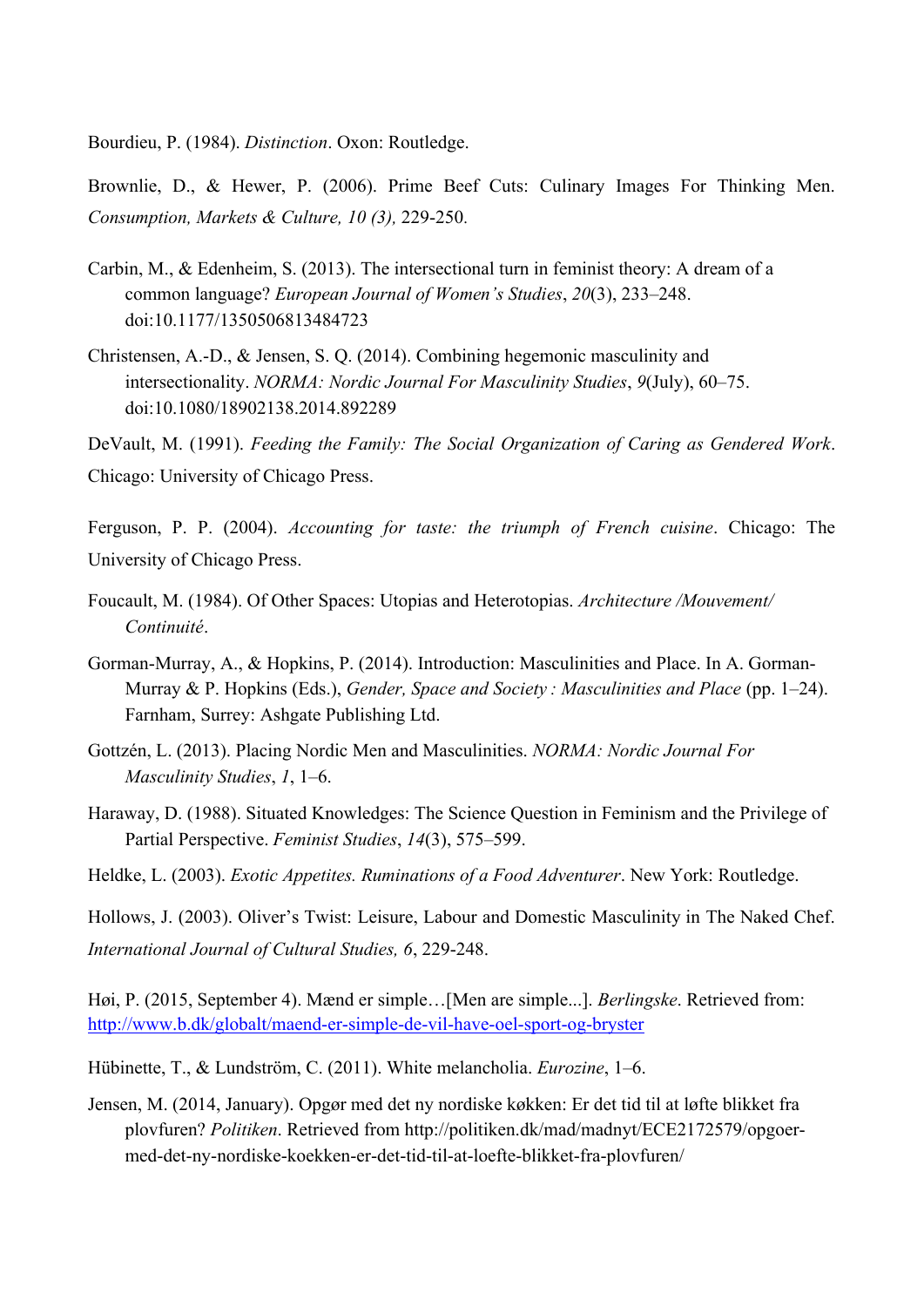Johnson, P. (2013). The geographies of heterotopia. *Geography Compass*, *7*(11), 790–803. doi:10.1111/gec3.12079

Johnston, J., & Baumann, S. (2007). Democracy vs. Distinction: A study of omnivorousness in food writing. *American Journal of Sociology, 3,* 165 – 204.

Johnston, J., & Baumann, S. (2010). *Foodies*. New York: Routledge.

Johnston, J., & Goodman, M. K. (2015). Spectacular foodscapes: Food celebrities and the politics of lifestyle mediation in an age of inequality. *Food, Culture & Society*, *18*(2), 205-222.

Kern, L. (2015). From toxic wreck to crunchy chic: environmental gentrification through the body. *Environment and Planning D: Society and Space*, *33*(1), 67–83. doi:10.1068/d13150p

Leer, J. (2013). Madlavning som maskulin eskapisme: Maskulin identitet i The Naked Chef og Spise med Price [Cooking as masculine escapism: Masculine identity in The Naked Chef and Dining with Price]. *Norma: International Journal of Masculinity Studies, 8 (1),* 43-57.

Leer, J. (2014a). *Ma(d)skulinitet: maskulinitetskonstruktion i europæiske madprogrammer efter* The Naked Chef *i lyset af 'den maskuline krise'* [Ma(d)skulinitet: constructions of masculinity in European cooking shows after The Naked Chef from the perspective of 'the masculine crisis']. Copenhagen: Copenhagen University.

Leer, J. (2014b). Når TV-kokken ofrer lam. Maskulinitetsforhandlinger via lammekroppe i 'autentiske' miljøer i 'Jamie's Italian Escape' og 'Le chef en France' [When the TV chef sacrifices lamb: Negotiations of masculinity through bodies of lambs in 'authentic' milieus in 'Jamie's Italian Escape' and 'Le chef en France']*. Kulturstudier: Dansk tidsskrift for kulturhistorie, etnologi, folkloristik og lokal historie* 4 (2), 139-160.

Leer, J., & Kjær, K. M. (2015). Strange Culinary Encounters: Stranger Fetishism in Jamie's Italian Escape and Gordon's Great Escape. *Food, Culture & Society*, *18*(2), 309-327.

Leer, J. (2016). Homosocial Heterotopias and Masculine Escapism in TV-Cooking Shows. In J. Leer and K. Klitgaard Povlsen (Eds). *Food and Media*. London: Ashgate.

Lefebvre, H. (1991). *The Production of Space*. Cambridge: Blackwell.

Naccarato, P. (2012). The Emerging Tradition of the Soppressata Weekend. *The Italian American Review, 2 (2),* 96-115.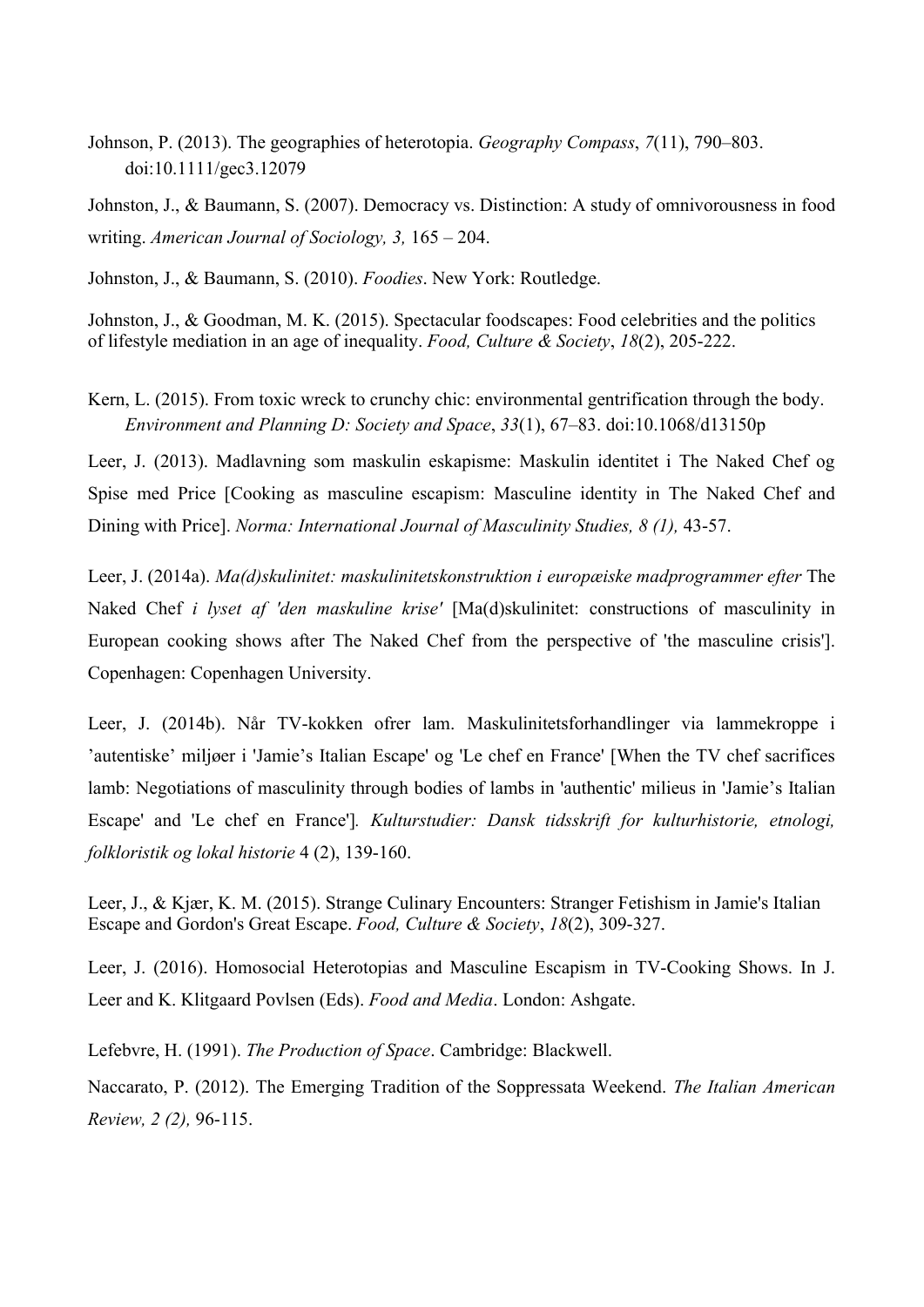Naccarato, P., & Lebesco, K. (2012). *Culinary Capital*. New York: Berg.

Nath, J. (2011). Gendered fare?: A qualitative investigation of alternative food and masculinities. *Journal of Sociology*, *47*(3), 261–278. doi:10.1177/1440783310386828

Neuman, N., & Fjellström, C. (2014). Gendered and gendering practices of food and cooking: an inquiry into authorisation, legitimisation and androcentric dividends in three social fields. *NORMA: International Journal for Masculinity Studies*, *9(4)*, 269-285.

Nilsson, G. (2012). 'Ball's Enough': Manliness and Legitimate Violence in *Hell's Kitchen*. *Gender, Work, and Organization, 6,* 1-17.

Nyvang, C. (2016). Good Fare and Welfare: Perceptions of American and French Food in Postwar Cookbooks. In J. Leer, & K P. Povlsen (Eds.) *Food and Media: Practices, Distinctions, Heterotopias*. London: Routledge.

Paddock, J. (2015). Positioning Food Cultures:'Alternative' Food as Distinctive Consumer Practice. *Sociology*, doi:0038038515585474.

Paddock, J. (2015). Invoking simplicity: 'Alternative' food and the reinvention of distinction. *Sociologia Ruralis*, *55*(1), 22-40.

Parry, J. (2010). Gender and slaughter in popular gastronomy. *Feminism & Psychology, 3*, 381-396.

Peterson, R. A., & Kern, R. M. (1996). Changing Highbrow Taste: From Snob to Omnivore. *American Sociological Review, 61(5)*: 900-907.

- Pink, S. (2008). An urban tour: The sensory sociality of ethnographic place-making. *Ethnography*, *9(2)*, 175–196. doi:10.1177/1466138108089467.
- Pink, S. (2009). Principles For Sensory Ethnography : Perception, Place, Knowing, Memory and Imagination. In S. Pink (Ed.) *Doing Sensory Ethnography* (pp. 23-44). London: SAGE.
- Rasmussen, S. (2015). Anmeldelse: Heavy mad til tunge mænd på Warpigs [Review: Heavy food for heavy men]. *AOK*. Retrieved July 10, 2015, from www.aok.dk/restaurant-ogcafe/anmeldelse-heavy-mad-til-tunge-maend-paa-warpigs
- Rhys-Taylor, A. (2013). The essences of multiculture: a sensory exploration of an inner-city street market. *Identities*, *20*(4), 393–406. doi:10.1080/1070289X.2013.822380
- Schou, R. K. (2014). Anmeldelse: Foderbrættet [Review: Foderbrættet]. *AOK*. Retrieved July 10, 2014, from http://www.aok.dk/restaurant-og-cafe/foderbraettet
- Schou, R. K. (2015). Ny restaurant på vej: Kødkamp i København [New restaurant on the way: Meat wars in Copenhagen]. *AOK- Alt om København*. Retrieved July 22, 2015, from http://www.aok.dk/restaurant-og-cafe/ny-restaurant-paa-vej-koedkamp-i-koebenhavn